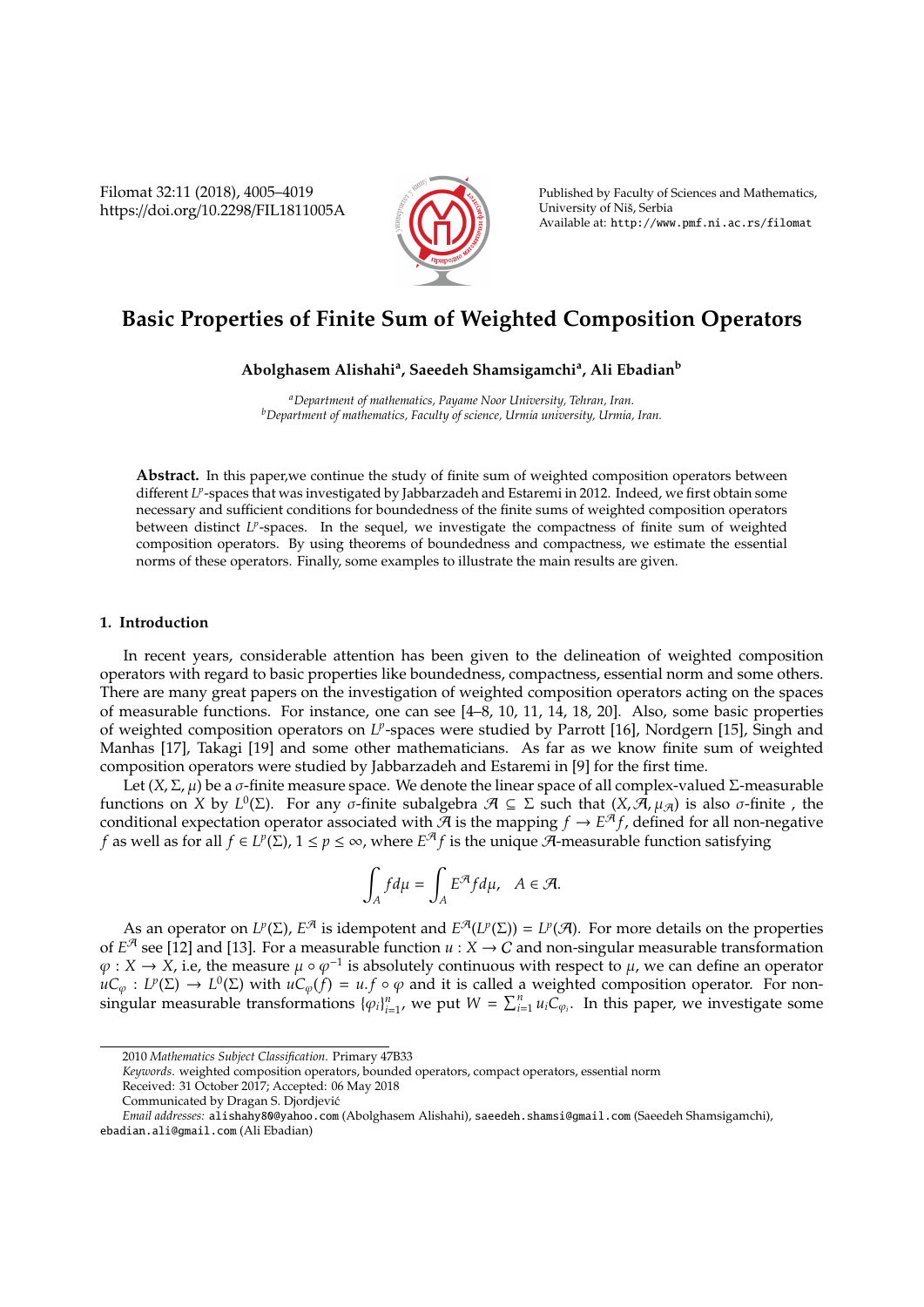basic properties of the operator *W* between different *LP*-spaces. In section 2, we provide some necessary and sufficient condition for *W* to be a bounded operator from  $L^p(\Sigma)$  into  $L^q(\Sigma)$  in the cases that  $1 \le p < q \le \infty$ and  $1 \leq q < p \leq \infty$ . In the section 3, we discuss about compactness of *W* as an operator between different  $L^p$ -spaces. In section 4 we provide some bounds for the essential norm of *W*.

# **2. Boundedness**

In this section, we study the boundedness of *W* between two distinct *LP*-spaces. First, we give some necessary and sufficient conditions for *W* to be bounded as an operator from  $L^p(\mu)$  into  $L^q(\mu)$  in case  $1 < q < p < \infty$ .

**Theorem 2.1.** *Let*  $1 < q < p < \infty$ *. Then the following assertions hold.* 

- (a) If W is a bounded operator from  $L^p(\mu)$  into  $L^q(\mu)$  and  $u_i$ s are non-negative, then we have  $\sum_{i=1}^n h_i E^i(|u_i|^q) \circ \varphi_i^{-1} \in$ *L p <sup>p</sup>*−*<sup>q</sup>* (µ)*.*
- (b) If  $\sum_{i=1}^n h_i E^i(|u_i|^q) \circ \varphi_i^{-1} \in L^{\frac{p}{p-q}}(\mu)$ , then W is a bounded operator from  $L^p(\mu)$  into  $L^q(\mu)$ .
- (c) If  $u_i$ s are non-negative, then W is a bounded if and only if  $\sum_{i=1}^n h_i E^i(|u_i|^q) \circ \varphi_i^{-1} \in L^{\frac{p}{p-q}}(\mu)$ , in this case we have  $\sum_{i=1}^n h_i E^i(u_i^q)$  $\mathbb{P}_i^q$ )  $\circ \varphi_i^{-1} \|\frac{\frac{1}{q}}{\frac{p}{p-q}} \leq ||W|| \leq n^{\frac{q-1}{q}} \|\sum_{i=1}^n h_i E^i(|u_i|^q) \circ \varphi_i^{-1} \|\frac{\frac{1}{q}}{\frac{p}{p-q}}.$

*Proof.* (a) Let *u* ,  $\tilde{f}_i$ s be non-negative and define a linear functional Φ on  $L^{\frac{p}{q}}(\mu)$  by

$$
\Phi(f) := \int_X \sum_{i=1}^n h_i E^i(u_i^q) \circ \varphi_i^{-1} f d\mu, \quad \text{for any } f \in L^{\frac{p}{q}}(\mu).
$$

We show that  $\Phi$  is bounded. For every  $f\in L^{\frac{p}{q}}(\mu)$  we have  $\int_X(|f|^{\frac{1}{q}})^p d\mu = \int_X |f|^{\frac{p}{q}} d\mu < \infty$  and so  $|f|^{\frac{1}{q}} \in L^p(\mu)$ . Hence

$$
|\Phi(f)| \leq \int_{X} \sum_{i=1}^{n} h_{i} E^{i}(u_{i}^{q}) \circ \varphi_{i}^{-1} |f| d\mu
$$
  
\n
$$
\leq \int_{X} (\sum_{i=1}^{n} u_{i} |f|_{q}^{\frac{1}{q}} \circ \varphi_{i})^{q} d\mu = ||W(|f|_{q}^{\frac{1}{q}})||_{q}^{q}
$$
  
\n
$$
\leq ||W||^{q} ||f||_{q}^{p}.
$$

This implies that  $\Phi$  is a bounded linear functional on  $L^{\frac{p}{q}}(\mu)$  and  $\|\Phi\| \leq \|W\|^q$ . By Riesz Representation Theorem, there exists unique function  $g \in L^{\frac{p}{p-q}}(\mu)$  such that

$$
\Phi(f) = \int_X gf d\mu, \quad \text{ for any } f \in L^{\frac{p}{q}}(\mu).
$$

Therefore, we have

$$
\int_X gfd\mu = \int_X \sum_{i=1}^n h_i E^i(u_i^q) \circ \varphi_i^{-1} d\mu \ \ \forall \ f \in L^{\frac{p}{q}}(\mu).
$$

Hence, we get that

$$
g = \sum_{i=1}^n h_i E^i(u_i^q) \circ \varphi_i^{-1} \qquad \mu-a.e.
$$

This means that  $\sum_{i=1}^{n} h_i E^i(u_i^q)$  $\varphi_i^q$ ) ◦  $\varphi_i^{-1}$  ∈  $L^{\frac{p}{p-q}}(\mu)$ .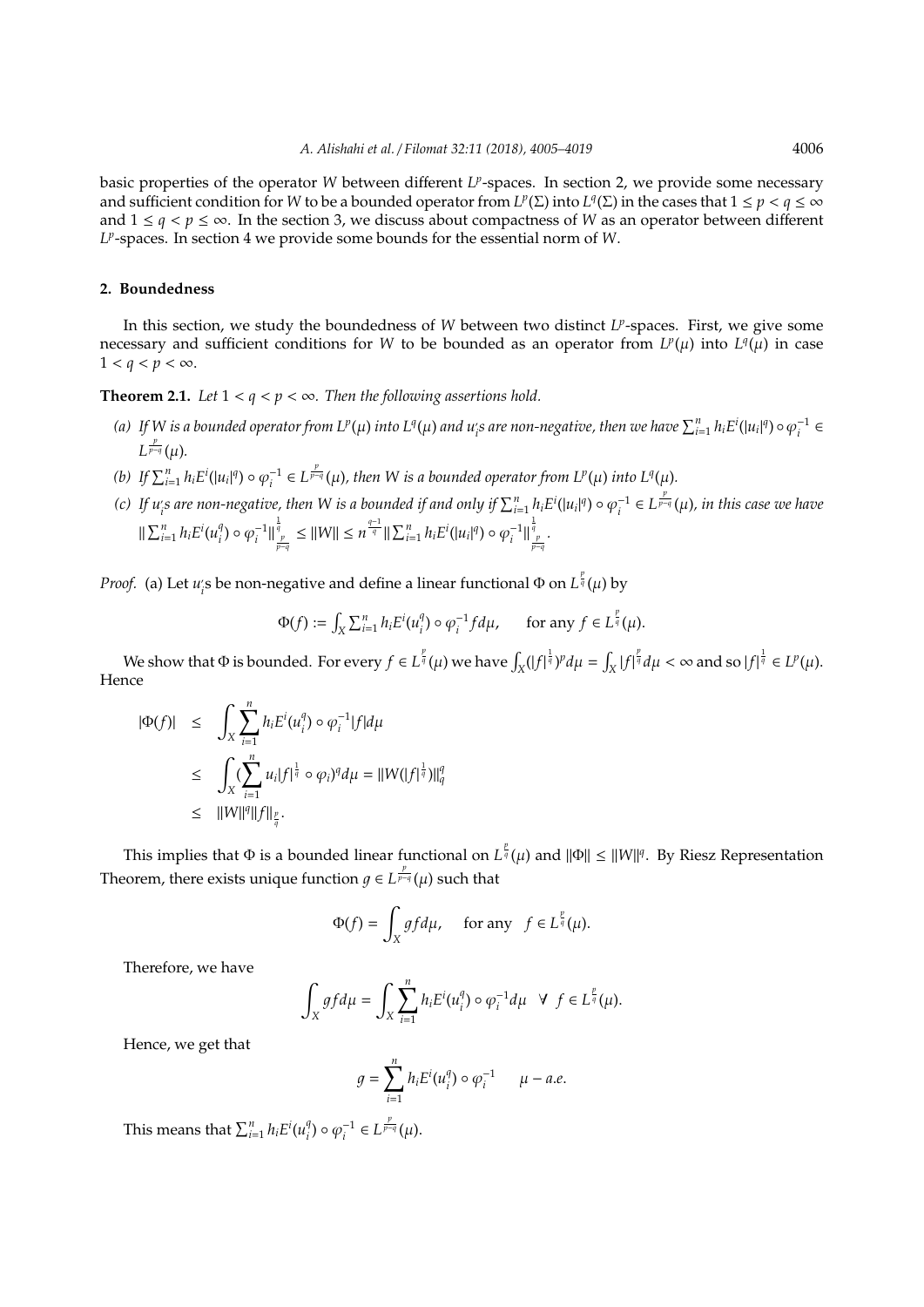(b) Assume that  $\sum_{i=1}^{n} h_i E^i(|u_i|^q) \circ \varphi_i^{-1} \in L^{\frac{p}{p-q}}(\mu)$ . By using Holder's inequality we get that for every  $f \in L^p(\mu)$ ,

$$
\|Wf\|_{q}^{q} = \int_{X} |\sum_{i=1}^{n} u_{i}f \circ \varphi_{i}|^{q} d\mu
$$
  
\n
$$
\leq n^{q-1} \int_{X} \sum_{i=1}^{n} |u_{i}f \circ \varphi_{i}|^{q} d\mu
$$
  
\n
$$
= n^{q-1} \sum_{i=1}^{n} \int_{X} h_{i} E^{i}(|u_{i}|^{q}) \circ \varphi_{i}^{-1} |f|^{q} d\mu
$$
  
\n
$$
\leq n^{q-1} (\int_{X} (\sum_{i=1}^{n} h_{i} E^{i}(|u_{i}|^{q}) \circ \varphi_{i}^{-1})^{\frac{p}{p-q}} d\mu)^{\frac{p-q}{p}} (\int_{X} (|f|^{q})^{\frac{p}{q}} d\mu)^{\frac{q}{p}}
$$
  
\n
$$
= n^{q-1} \|\sum_{i=1}^{n} h_{i} E^{i}(|u_{i}|^{q}) \circ \varphi_{i}^{-1} \|\frac{p}{p-q} \|f\|_{p}^{q}.
$$

So *W* is a bounded operator from  $L^p(\mu)$  into  $L^q(\mu)$  with

$$
||W|| \leq n^{\frac{q-1}{q}} || \sum_{i=1}^n h_i E^i(|u_i|^q) \circ \varphi_i^{-1} ||_{\frac{p}{p-q}}^{\frac{1}{q}}.
$$

(c) It is a direct consequence of (a) and (b).  $\square$ 

Now in the next theorem we give some necessary and sufficient conditions for *W* to be bounded as an operator from  $L^p(\mu)$  into  $L^q(\mu)$  when  $1 < p < q < \infty$ .

**Theorem 2.2.** Let  $1 < p < q < \infty$  and  $J = \sum_{k=1}^{n} h_k E^k(|u_k|^q) o \varphi_k^{-1}$ . Then the following assertions hold.

- *(a)* If W is a bounded operator from  $L^p(\mu)$  into  $L^q(\mu)$  and  $u_i$ s are non-negative, then  $M = \sup_{i \in \mathbb{N}} \frac{J(A_i)}{u_i A_i}$  $\frac{J(A_i)}{\mu(A_i)^{\frac{q-p}{p}}}$  < ∞ and  $J(B) = 0 \mu - a.e.$
- *(b) If M* = sup<sub>*i*∈N</sub>  $\frac{J(A_i)}{I(A_i)}$  $\frac{J(A_i)}{J^2}$  < ∞ and J(B) = 0  $\mu$  – *a.e, then W is a bounded operator from L<sup><i>p*</sup>( $\mu$ ) into L<sup>*q*</sup>( $\mu$ ).
- *(c)* If  $u_i$ s are non-negative, then W is a bounded operator from L<sup>p</sup>(µ) into L<sup>q</sup>(µ) if and only if  $M = \sup_{i \in \mathbb{N}} \frac{J(A_i)}{\frac{J(A_i)}{2}}$  $\frac{J(A_i)}{\mu(A_i)^{\frac{q-p}{p}}}$  $\infty$  and  $J(B) = 0$   $\mu$  – *a.e.* In this case  $M \leq ||W||^q \leq n^{q-1}M$ .

*Proof.* (a) Let  $i \in \mathbb{N}$  and  $f_i := \chi_{A_i}$ . Then  $f_i \in L^p(\mu)$  and  $||f_i||_p = \mu(A_i)^{\frac{1}{p}} < \infty$ . Also we have

$$
\frac{\|Wf_i\|_q^q}{\|f_i\|_p^q} = \frac{\int_X |\sum_{k=1}^n u_k f_i \circ \varphi_k|^q d\mu}{\mu(A_i)^{\frac{q}{p}}}
$$
\n
$$
\geq \frac{\int_X \sum_{k=1}^n |u_k f_i \circ \varphi_k|^q d\nu}{\mu(A_i)^{\frac{q}{p}}}
$$
\n
$$
= \frac{\int_X \sum_{k=1}^n h_k E^k(u_k^q) \circ \varphi_k^{-1} \chi_{A_i} d\mu}{\mu(A_i)^{\frac{q}{p}}}
$$
\n
$$
= \frac{J(A_i)}{\mu(A_i)^{\frac{q-p}{p}}}.
$$

Thus  $M = \sup_{i \in \mathbb{N}} \frac{J(A_i)}{A \sqrt{\frac{a_i^2}{A_i}}}$  $\frac{J(A_i)}{f^{\mu(A_i)}$   $\frac{q-p}{p}}$  ≤  $||W||^q < \infty$ . Now; we prove that  $J(B) = 0$   $\mu - a.e$ .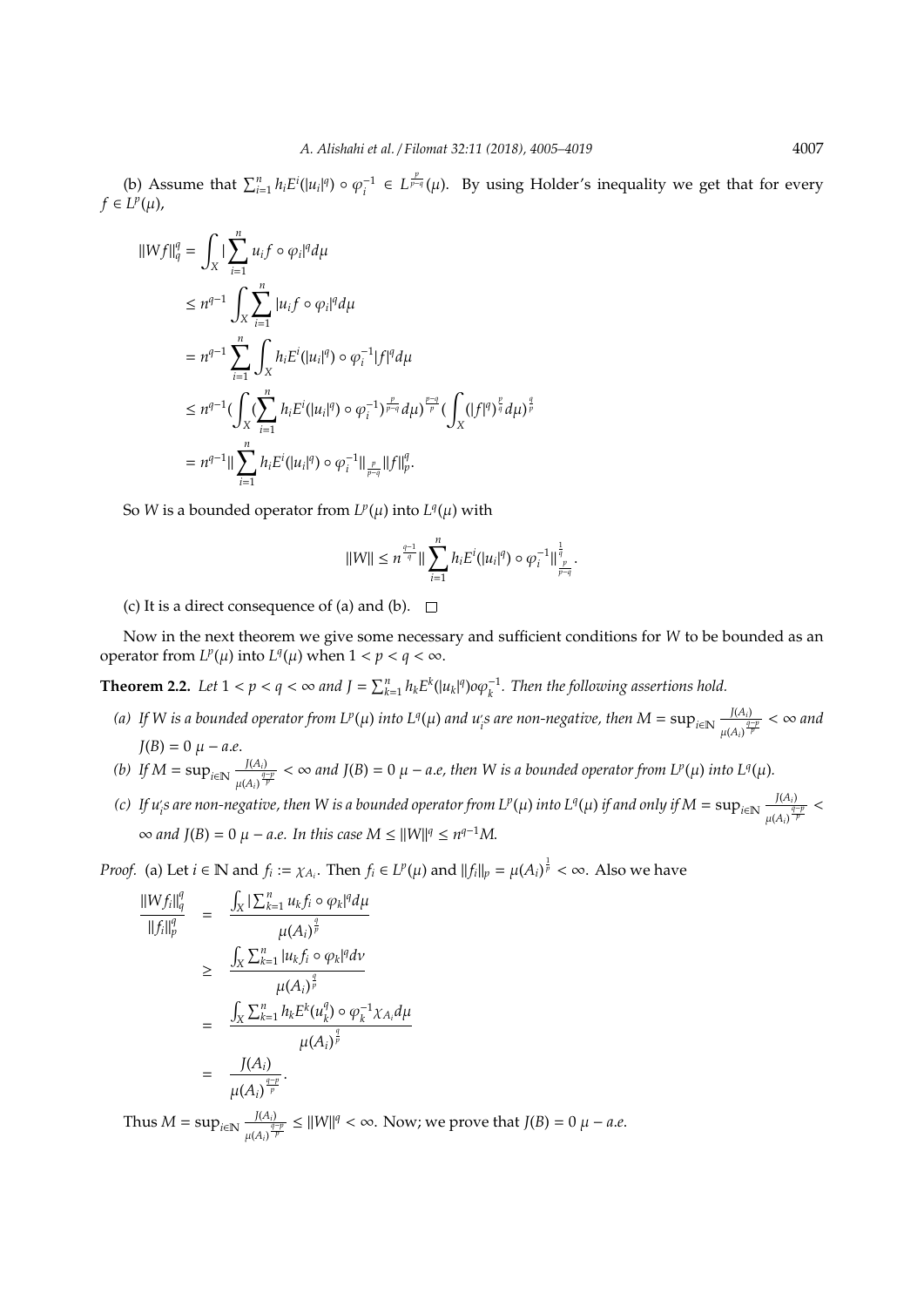Suppose on the contrary, we can find some  $\delta > 0$  such that  $\mu({x \in B}$ ;  $J(x) \ge \delta) > 0$ . Put  $D = {x \in B}$ ;  $J(x) \ge$ δ}. Since  $(X, \Sigma, \mu)$  is a σ−finite measure space, we may assume that  $\mu$ (*D*) < ∞. As *D* is non-atomic, there exists  $D_i \in \Sigma$  with  $D_i \subseteq D$  and  $\mu(D_i) = \frac{\mu(D_i)}{i}$ *i*<sup>*D*</sup>. It is easy to see that  $\chi_{D_i} \in L^p(\mu)$  and  $\|\chi_{D_i}\|_p = (\frac{\mu(D)}{i})$  $\frac{(D)}{i}$ )<sup> $\frac{1}{p}$ </sup>. Moreover,  $\|W\chi_{D_i}\|_q^q \ge \int_{D_i} J d\mu \ge \frac{\delta \mu(D)}{i}$  $\frac{(D)}{i}$ . Since  $\frac{q}{p}$  − 1 > 0, we have

$$
\frac{\|W\chi_{D_i}\|_q^q}{\|\chi_{D_i}\|_p^q} \geq \frac{\int_{D_i} J d\mu}{\left(\frac{\mu(D)}{i}\right)^{\frac{q}{p}}} \geq \delta\left(\frac{i}{\mu(D)}\right)^{\frac{q}{p}-1} \to \infty \text{ as } i \to \infty.
$$

This implies that *W* is not bounded and it is a contradiction. (b) Assume that  $J(B) = 0$   $\mu - a.e$  and  $M < \infty$ . Then for any  $f \in L^p(\mu)$ ,

$$
\|Wf\|_{q}^{q} = \int_{X} \left| \sum_{k=1}^{n} u_{k} f o \varphi_{k} |^{q} d\mu \right|
$$
  
\n
$$
\leq n^{q-1} \int_{X} \sum_{k=1}^{n} |u_{k} f o \varphi_{k} |^{q} d\mu
$$
  
\n
$$
= n^{q-1} \sum_{i \in \mathbb{N}} J(A_{i}) |f(A_{i})|^{q} \mu(A_{i})
$$
  
\n
$$
\leq n^{q-1} M \sum_{i \in \mathbb{N}} (|f(A_{i})|^{p} \mu(A_{i}))^{\frac{q}{p}}.
$$

If  $||f||_p = 1$ , then  $|f(A_i)|^p \mu(A_i) = \int_{A_i} |f|^p d\mu \le \int_X |f|^p d\mu = ||f||_p^p = 1$ . Since  $\frac{q}{p} > 1$ , we have  $(|f(A_i)|^p \mu(A_i))^{\frac{q}{p}} \le$  $|f(A_i)|^p \mu(A_i)$ . And so

$$
\sum_{i \in \mathbb{N}} (|f(A_i)|^p \mu(A_i))^{\frac{q}{p}} \leq \sum_{i \in \mathbb{N}} |f(A_i)|^p \mu(A_i)
$$
  
< 
$$
< \int_X |f|^p d\mu
$$
  

$$
= 1.
$$

Hence we get that  $||W||^q \leq n^{q-1}M$ .

(c) It is a direct consequence of (a) and (b).  $\Box$ 

Here we give some necessary and sufficient conditions for *W* to be bounded as an operator on  $L^{\infty}(\mu)$ .

**Theorem 2.3.** *Suppose that*  $W: L^{\infty}(\mu) \to L^{\infty}(\mu)$  *and*  $u_i: X \to \mathbb{C}$ *. Then the following assertions hold.* 

- (a) If  $u_i$  *s* are non-negative and  $\sum_{i=1}^n u_i \in L^\infty(\mu)$ , then W is a bounded operator.
- (b) If W is a bounded operator, then  $\sum_{i=1}^{n} u_i \in L^{\infty}(\mu)$ .
- *(b)* If  $u_i$  are non-negative, then W is a bounded operator if and only if  $\sum_{i=1}^n u_i \in L^\infty(\mu)$  and in this case  $||W|| =$  $\|\sum_{i=1}^h u_i\|_{\infty}$ .

*Proof.* (a) Suppose that  $\sum_{i=1}^{n} u_i \in L^{\infty}(\mu)$ . Then for any  $f \in L^{\infty}(\mu)$  we have

$$
|Wf| \leq \sum_{i=1}^n u_i |f \circ \varphi_i| \leq ||\sum_{i=1}^n u_i||_{\infty} ||f||_{\infty}.
$$

This means that  $||W|| \le ||\sum_{i=1}^n u_i||_{\infty}$ .

(b) We may assume that  $\mu(X) > 0$  and so  $||W\chi_X||_{\infty} \le ||W|| ||\chi_X||_{\infty}$ , this implies that  $||\sum_{i=1}^n u_i||_{\infty} \le ||W||$ .

In the sequel, we provide some necessary and sufficient conditions for *W* to be bounded as an operator from  $L^{\infty}(\mu)$  into  $L^{q}(\mu)$ , when  $1 < q < \infty$ .

**Theorem 2.4.** *Let*  $1 < q < \infty$  *and W be a bounded operator from*  $L^{\infty}(\mu)$  *into*  $L^{q}(\mu)$ *.*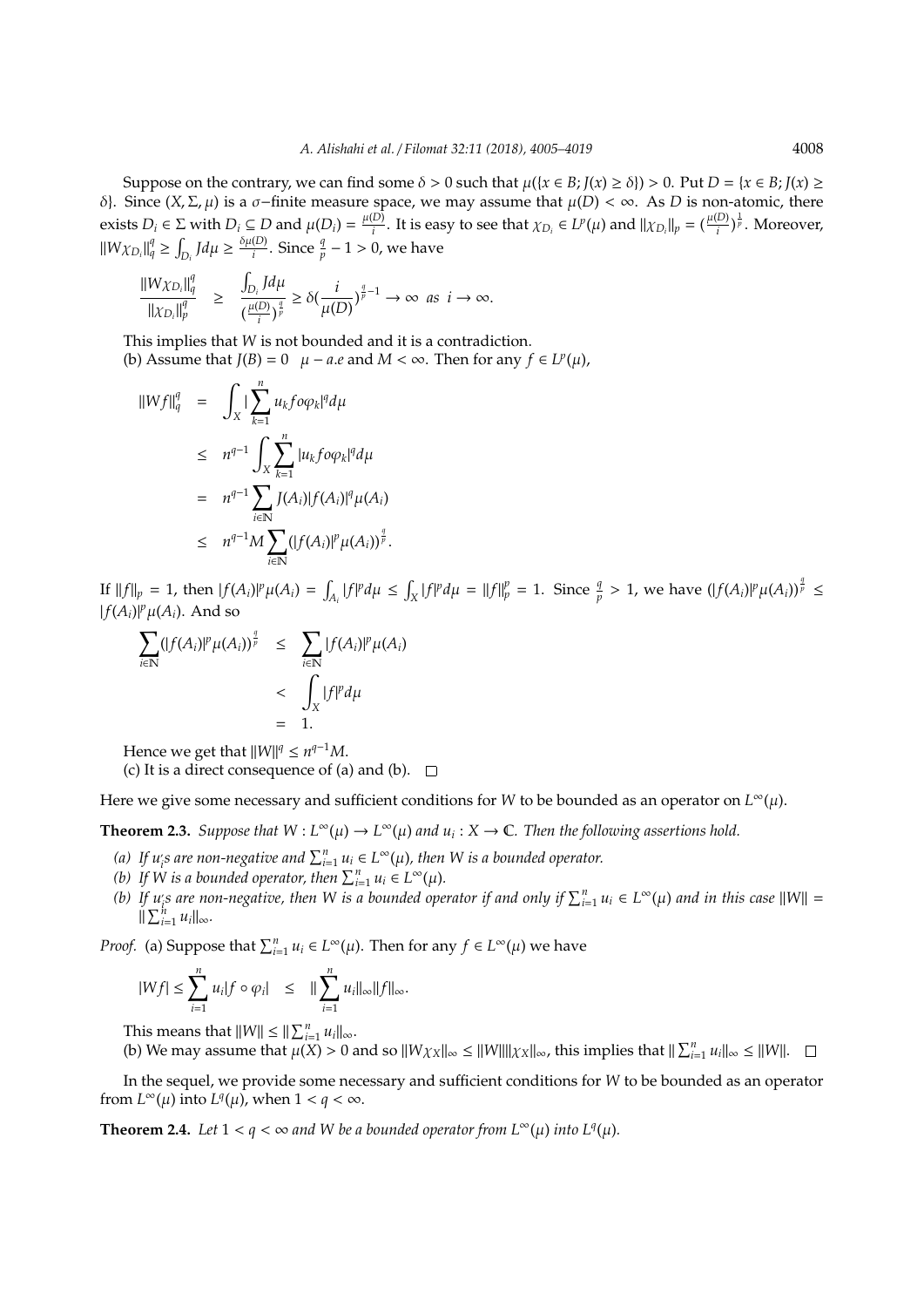- *(a)* If W is a bounded operator from  $L^{\infty}(\mu)$  into  $L^{q}(\mu)$ , then  $\sum_{i=1}^{n} u_i \in L^{q}(\mu)$ .
- *(b)* If  $\sum_{i=1}^{n} |u_i| \in L^q(\mu)$  then W is a bounded operator from  $L^{\infty}(\mu)$  into  $L^q(\mu)$ .
- (c) If  $u_i$ s are non-negative, then W is bounded if and only if  $\sum_{i=1}^n u_i \in L^q(\mu)$ . In this case  $||W|| = ||\sum_{i=1}^n u_i||_q$ .

*Proof.* (a) We may assume that  $\mu(X) > 0$ . Since *W* is a bounded operator from  $L^{\infty}(\mu)$  into  $L^{q}(\mu)$ ,  $||W\chi_X||_q \le ||W||$ and

$$
\begin{aligned} \|\mathbf{W}\chi_{\mathbf{X}}\|_{q}^{q} &= \int_{\mathbf{X}} |\mathbf{W}\chi_{\mathbf{X}}|^{q} d(\mu) \\ &= \int_{\mathbf{X}} |\sum_{i=1}^{n} u_{i}\chi_{\mathbf{X}}|^{q} d(\mu) \\ &= \|\sum_{i=1}^{n} u_{i}\|_{q}^{q} .\end{aligned}
$$

Hence  $\sum_{i=1}^{n} u_i \in L^q(\mu)$  and  $\|\sum_{i=1}^{n} u_i\|_q \leq \|W\|$ . (b) Suppose that  $\sum_{i=1}^{n} |u_i| \in L^q(\mu)$ . Then for every  $f \in L^{\infty}(\mu)$ , we have

$$
\begin{array}{rcl} \|\boldsymbol{W}f\|_q^q & = & \displaystyle\int_{\boldsymbol{X}} |\sum_{i=1}^n u_i f \circ \varphi_i|^q d\mu \\ & \leq & \displaystyle\int_{\boldsymbol{X}} (\sum_{i=1}^n |u_i| |f \circ \varphi_i|)^q d\mu \\ & \leq & \displaystyle\|\sum_{i=1}^n |u_i| \|\boldsymbol{u}_i\| \|f\|_\infty^q. \end{array}
$$

Therefore, *W* is a bounded operator from  $L^{\infty}(\mu)$  into  $L^{q}(\mu)$  and  $||W|| \leq ||\sum_{i=1}^{n} |u_i||_q$ . (c) If  $u_i$ *i*<sub>s</sub> are non-negative, then by (a) and (b) we have  $||W|| = ||\sum_{i=1}^{n} u_i||_q$ .

Here, we provide some examples to illustrate the results of this section.

- **Example 2.5.** *(a)* Let  $X = [0, 1]$ ,  $d\mu = dx$  and  $\Sigma$  be the  $\sigma$ -algebra of Lebesgue sets. Take  $u_1(x) = x^3 + 3x$ ,  $u_2(x) =$  $3x^2 + 1$  and  $\varphi_1(x) = \varphi_2(x) = x$ . If  $W : L^{\infty}(\mu) \to L^q(\mu)$ , then  $u_1 + u_2 \in L^q(\mu)$  and so W is bounded with  $||W|| \le ||u_1 + u_2||_{L^q(v)}$ .
	- *(b)* Let  $X = [0, 1]$ ,  $d\mu = dx$  and  $\Sigma$  be the Lebesgue sets. Take  $u_1(x) = x^2 + 1$ ,  $u_2(x) = 2x$  and  $\varphi_1(x) = x$ ,  $\varphi_2(x) = x^2$ .  $If W : L^{\infty}(\mu) \to L^{\infty}(\mu)$ , then  $u_1 + u_2 \in L^{\infty}(\mu)$  and W is bounded with  $||W|| \leq ||u_1 + u_2||_{\infty}$ .
	- *(c)* Let  $X = [1, 2]$ ,  $d\mu = dx$  and  $\Sigma$  be the Lebesgue sets. Take  $u_1(x) = x^2$ ,  $u_2(x) = \frac{1}{2}(x+1)$  and  $φ_1(x) = x$ ,  $φ_2(x) =$  $\frac{1}{2}x$ . If  $W: L^p(\mu) \to L^q(\mu)$ , then  $J_1 = x^2$ ,  $J_2 = 2x + 1$ . Direct computations show that  $J_1 + J_2 \in L^{\frac{p}{p-q}}$  and  $\|\overline{W}\| \leq 2^{q-1} \|J_1 + J_2\|_{\frac{p}{p-q}}.$

**Example 2.6.** *Let*  $(w_n)_{n \in \mathbb{N}}$  *be a sequence of positive real numbers, we define a measure*  $\mu$  *on P(N) (the power set of* N) by  $\mu(E) = \sum_{n \in E} w_n$  for any  $E \in P(\mathbb{N})$ . Let  $u_1(n) = \alpha_n$ ,  $\varphi_1(n) = n$ ,  $u_2(n) = \beta_n$ ,  $\varphi_2(n) = n$  a direct computation *yields*  $h_1(n) = 1 = h_2(n)$ ,  $J_1(n) = \alpha_n$ ,  $J_2(n) = \beta_n$ , in which  $\{\alpha_n\}$  and  $\{\beta_n\}$  are sequences of real or complex numbers. If  $W: L^p(\mathbb{N}) \to L^q(\mathbb{N})$ , the followings hold:

- *(a)*  $If \sup_{n \in \mathbb{N}} |\alpha_n + \beta_n| < \infty$ *, then*  $||W|| \leq \sup_{n \in \mathbb{N}} |\alpha_n + \beta_n|$ *.*
- *(b)* If  $\sum_{n \in \mathbb{N}} w_n |\alpha_n + \beta_n|^{\frac{p}{p-q}} < \infty$ , then

$$
||W|| \leq 2^{\frac{q-1}{q}} \left( \sum_{n \in \mathbb{N}} w_n |\alpha_n + \beta_n|^{p \over p-q} \right)^{\frac{p-q}{pq}} (1 < q < p < \infty).
$$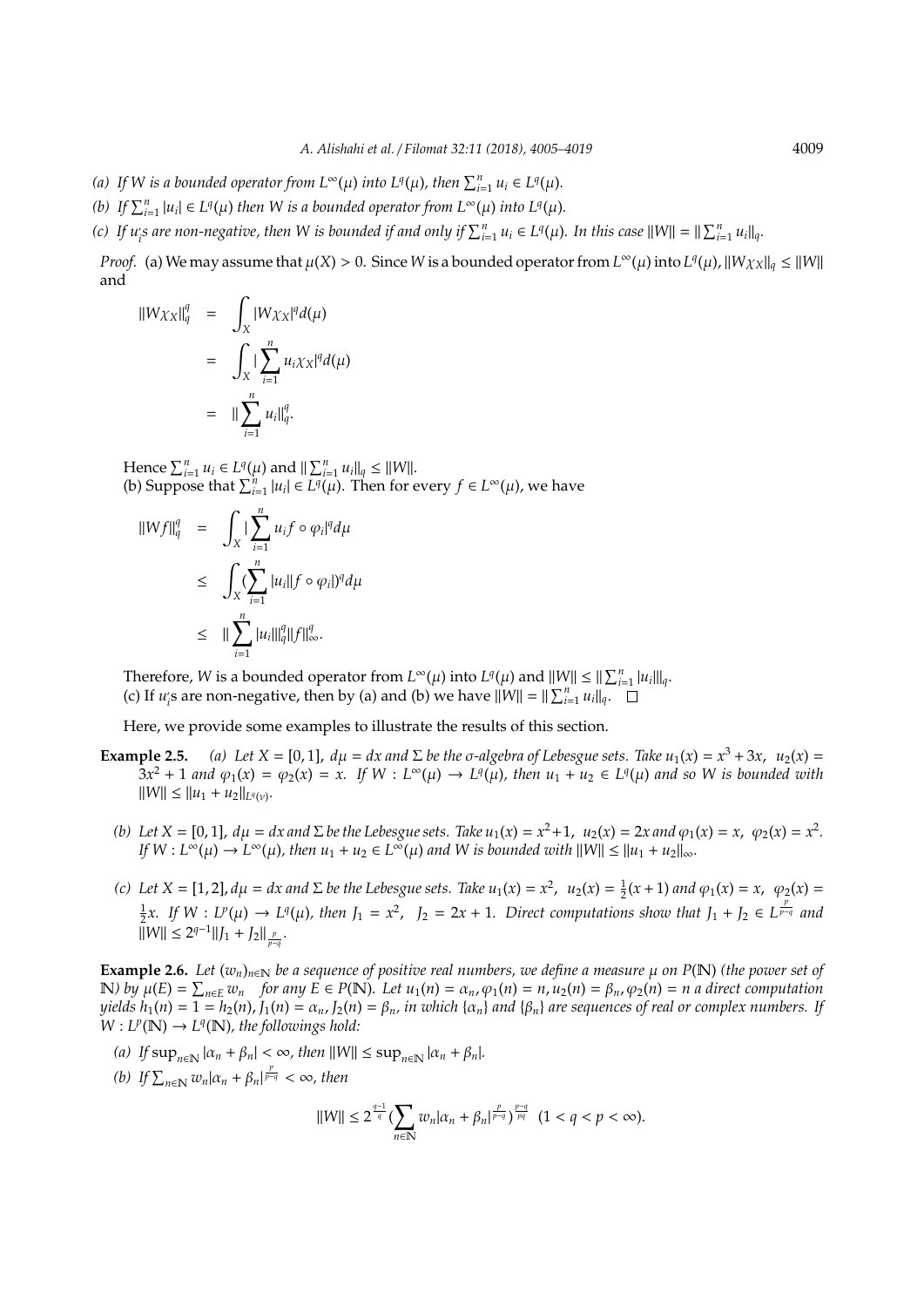(c) If 
$$
\sup_{n \in \mathbb{N}} \frac{|a_n + \beta_n|}{\frac{q-p}{w_n^p}} < \infty
$$
, then  $||W|| \leq 2^{\frac{q-1}{q}} (\sup_{n \in \mathbb{N}} \frac{|a_n + \beta_n|}{\frac{q-p}{w_n^p}})^{\frac{1}{q}}$   $(1 < p < q < \infty)$ .

\n(d) If  $||(\alpha_n + \beta_n)||_{L^q(v)} < \infty$ , then  $||W|| \leq 2^{\frac{q-1}{q}} ||(\alpha_n + \beta_n)||_{L^q(v)}$ .

**Example 2.7.** *Let*  $X = [0, 1]$ ,  $d\mu = dx$  and  $\Sigma$  *be the Lebesgue sets. Take*  $u_1(x) = 2x - 4$ ,  $u_2(x) = x^2 + 4$  and  $\varphi_1(x) = \varphi_2(x) = x^2$ . Direct computation shows that  $h_1(x) = h_2(x) = \frac{1}{2x}$  $\frac{1}{2\sqrt{x}}$  and  $J_1 = 4x - 6\sqrt{x} + 48 - \frac{4^3}{2\sqrt{x}}$  $=\varphi_2(x) = x^2$ . Direct computation shows that  $h_1(x) = h_2(x) = \frac{1}{2\sqrt{x}}$  and  $J_1 = 4x - 6\sqrt{x} + 48 - \frac{4^3}{2\sqrt{x}}$  $J_2 = \frac{x^2 \sqrt{x}}{2}$  $\frac{\sqrt{x}}{2} + 6x$  $\sqrt{x} + 24\sqrt{x} + \frac{4^3}{2x^2}$  $\frac{4^3}{2\sqrt{x}}$ , where  $W: L^p(\mu) \to L^q(\mu)$   $q = 3, 5, 7, ...$  and  $p > q$ . Hence W is bounded, but *it's summands are not bounded.*

## **3. Compactness**

In this section, we characterize compactness of *W* as a bounded operator between different *LP*-spaces. First we provide some necessary and sufficient conditions for *W* to be compact in case  $1 \le q < p < \infty$ .

**Theorem 3.1.** Let  $1 \leq q < p < \infty$  and  $J = \sum_{i=1}^{n} h_i E^i(|u_i|^q) o \varphi_i^{-1}$ . Then the followings hold.

- *(a)* If W is a compact operator from  $L^p(\mu)$  into  $L^q(\mu)$  and  $u_i$  are non-negative, then  $J(B) = 0$   $\mu a.e$  and  $\sum_{i\in\mathbb{N}}$   $J(A_i)^{\frac{p}{p-q}}\mu(A_i)<\infty$ .
- (b) If  $J(B) = 0$   $\mu a.e$  and  $\sum_{i \in \mathbb{N}} J(A_i)^{\frac{p}{p-q}} \mu(A_i) < \infty$ , then W is a compact operator from  $L^p(\mu)$  into  $L^q(\mu)$ .

*Proof.* (*a*) First, we show that  $J(B) = 0$   $\mu - a.e$ . Suppose on the contrary, then we can find some  $\delta > 0$  such that  $S = \{x \in B; J(x) \ge \delta\}$  has positive measure. We may also assume  $\mu(S) < \infty$ . Since *S* is non-atomic, we can find a sequence  $\{S_n\}_{n\in\mathbb{N}}\subset\Sigma$  such that  $S_{n+1}\subset S_n\subset S$  with  $0<\mu(S_n)<\frac{\mu(S)}{n}$  $\frac{(S)}{n}$ . For each *n* ∈ **N**, we define  $f_n := \frac{\chi_{S_n}}{\sqrt[n]{\mu(S_n)}}$ . Clearly,  $||f||_p = 1$ .

Let  $A \subset \Sigma$  with  $0 < \mu(A) < \infty$ . Since  $p > 1$ , we get that  $|\int_S f_n \chi_A d\mu| = \frac{\mu(S_n \cap A)}{\sqrt[n]{\mu(S_n)}} \leq \mu(S_n)^{1-\frac{1}{p}} < (\frac{\mu(s)}{n})^{1-\frac{1}{p}}$  $\frac{n(s)}{n}$ <sup>1- $\frac{1}{p}$ </sup> → 0, as *n* → ∞ and so  $f_n \to 0$  weakly. Since *W* is compact, we have  $||Wf_n||_q \to 0$ . On the other hand,

$$
\|Wf_n\|_q^q \ge \sum_{i=1}^n \int_X u_i^q \frac{\chi_{S_n} o \varphi_i}{\mu(S_n)} d\mu \ge \sum_{i=1}^n \int_X \frac{J_i \chi_{S_n}}{\mu(S_n)} > \delta.
$$

A contradiction, hence  $J(B) = 0$   $\mu - a.e.$  Moreover, since *W* is compact, then is bounded and so we have  $\int_X \int_{\frac{p}{q-q}}^{\frac{p}{q-q}} d\mu$  < ∞. Therefore,

$$
\sum_{i\in\mathbb{N}}J(A_i)^{\frac{p}{p-q}}\mu(A_i)<\infty.
$$

(*b*) Since  $\sum_{i\in\mathbb{N}}$  *J*( $A_i$ )<sup> $\frac{p}{p-q}\mu(A_i) < ∞$ , there exists some  $k_m ∈ \mathbb{N}$  such that</sup>

$$
\sum_{i>k_m}J(A_i)^{\frac{p}{p-q}}\mu(A_i)<\frac{1}{m}.
$$

Let  $A = \bigcup_{i=1}^{k_m} A_i$  and define  $W' = WM\chi_A$ . Clearly,  $W'$  is a finite rank operator. Moreover, for every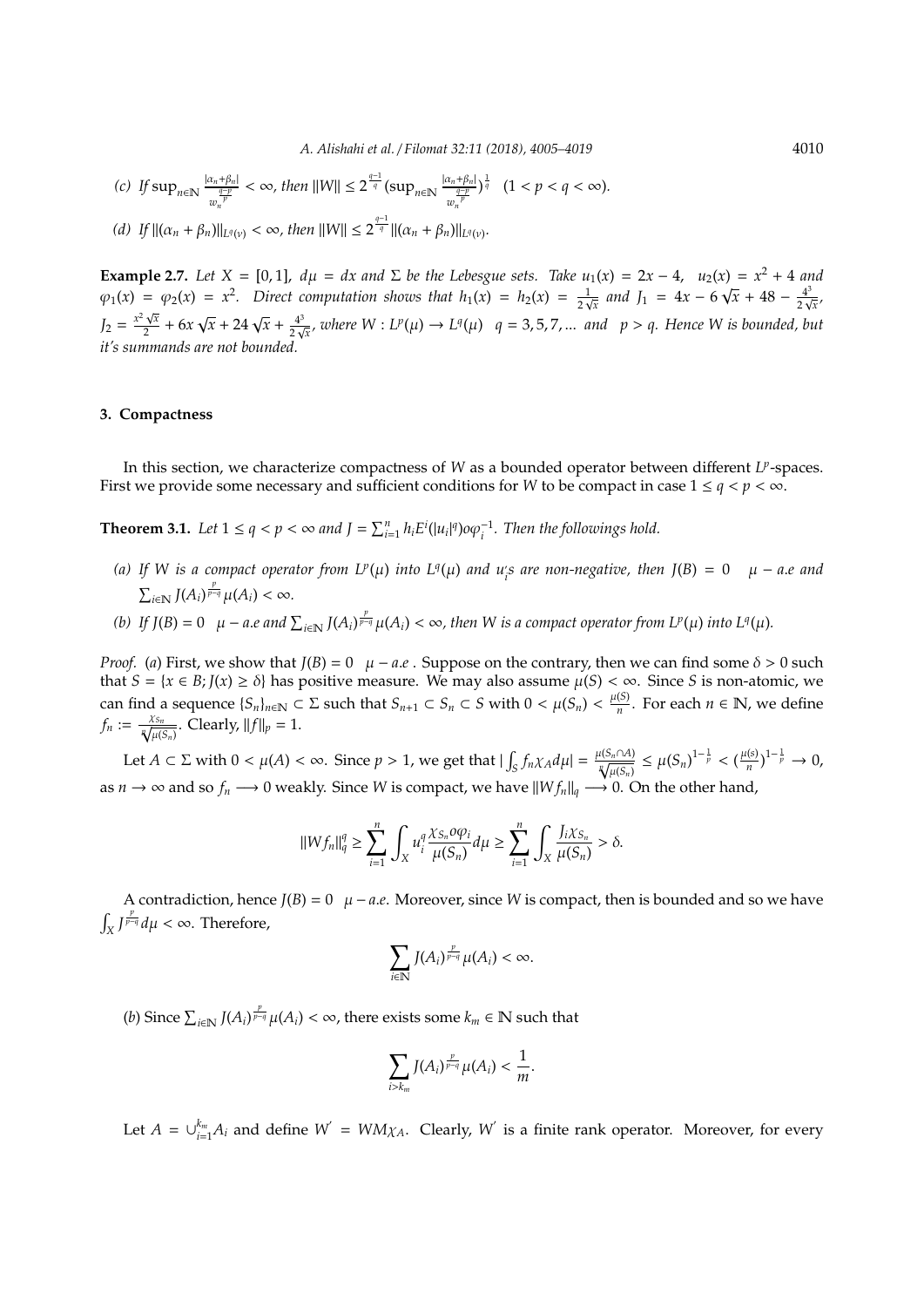$f ∈ L<sup>p</sup>(μ)$  we have

$$
\|Wf - W'f\|_{q}^{q} = \int_{X} |Wf - W'f|^{q} d\mu
$$
  
\n
$$
\leq n^{q-1} \int_{X} \sum_{i=1}^{n} |u_{i}f \circ \varphi_{i}|^{q} (1 - \chi_{A} \circ \varphi_{i}) d\mu
$$
  
\n
$$
= n^{q-1} \int_{\bigcup_{i>k_{m}} A_{i}} J|f|^{q} d\mu
$$
  
\n
$$
\leq n^{q-1} (\sum_{i>k_{m}} J(A_{i})^{\frac{p}{p-q}} \mu(A_{i}))^{\frac{p-q}{p}} (\sum_{i>k_{m}} |f(A_{i})|^{p} \mu(A_{i}))^{\frac{q}{p}}
$$
  
\n
$$
\leq n^{q-1} (\frac{1}{m})^{\frac{p-q}{p}} \|f\|_{p}^{q}.
$$

Therefore *W* is the limit of finite rank operators, and so *W* is compact.  $\Box$ 

In the second theorem of this section, we give some necessary and sufficient conditions for *W* to be compact in case  $1 \leq p < q < \infty$ .

**Theorem 3.2.** *Suppose that*  $1 \leq p < q < \infty$ *.* 

 $(a)$  Let u<sub>i</sub>s are non-negative and the sequence  $\{\mu(A_j)\}_{j\in\mathbb{N}}$  has no subsequence that converges to zero. If W is a *compact operator from L<sup><i>p*</sup>( $\mu$ ) *into L<sup>q</sup>*( $\mu$ ), *then J*(*B*) = 0  $\mu$  – *a.e and*  $\lim_{t\to\infty} \frac{J(A_t)}{t}$  $\frac{f(A_i)}{\mu(A_i)^{\frac{q-p}{p}}} = 0.$ 

*(b)* If  $J(B) = 0$   $\mu - a.e$  and  $\lim_{i \to \infty} \frac{J(A_i)}{2}$  $\frac{J(A_i)}{J^2} = 0$ , then W is a compact operator from  $L^p(\mu)$  into  $L^q(\mu)$ .

*Proof.* (*a*) Since *W* is compact, it is bounded and so we have  $J(B) = 0$   $\mu - a.e.$  Now; we show that  $\lim_{i\to\infty} \frac{J(A_i)}{1-\frac{q}{i}}$  $\frac{J(A_i)}{p(P)}=0$ . Suppose on the contrary, then there exists constant  $\epsilon_0>0$  and we have {*j<sub>k</sub>*}<sub>*k*∈N</sub> ⊆ Ñ such that  $\frac{J(A_{j_k})}{q}$  $\frac{J(A_{j_k})}{\mu(A_{j_k})^{\frac{q-p}{p}}} \ge \epsilon_0$  for all  $k \in \mathbb{N}$ , define  $f_k := \frac{\chi_{A_{j_k}}}{\sqrt[n]{\mu(A)}}$  $\frac{ik}{\mu(A_{j_k})}$ .

Obviously,  $f_k \in L^p(\mu)$  and  $||f_k||_p = 1$ . Let  $A \subset \Sigma$  with  $0 < \mu(A) < \infty$ . Since the sequence  $\{\mu(A_j)\}_{j \in \mathbb{N}}$  has no subsequence that converges to zero,  $\{k \in \mathbb{N}; A_{j_k} \subset A\}$  is finite and so  $\mu(A_{j_k} \cap A) = 0$  for sufficiently large  $k$ .  $\int_X f_k \chi_A d\mu$  =  $\frac{\mu(A_{j_k} \cap A)}{\mu(A_{j_k})}$ *p* √  $\frac{A_{j_k}\cap A_j}{\mu(A_{j_k})}\to 0$  as  $k\to\infty$ , it follows that  $f_k\longrightarrow 0$  weakly. Since W is a compact operator,  $\|W f_k\|_q \longrightarrow 0.$ 

On the other hand

$$
||Wf_k||_q^q \geq \sum_{i=1}^n \int_X |u_i \frac{\chi_{A_{j_k}} o \varphi_i}{\sqrt[p]{\mu(A_{j_k})}}|^q d\mu = \mu(A_{j_k})^{-\frac{q}{p}} \int_X J \chi_{A_{j_k}} d\mu > \epsilon_0.
$$

A contradiction. Hence, we have that lim*i*→∞ *J*(*Ai*)  $\frac{f(A_i)}{p} = 0.$ <br> $\frac{f(A_i)}{p} = 0.$ 

(*b*) Since  $\lim_{i\to\infty} \frac{J(A_i)}{4}$  $\frac{J(A_i)}{p}$  = 0, for every *m* ∈ N, there exists some  $k_m$  ∈ N such that  $\frac{J(A_i)}{p}$  ≤  $\frac{1}{m}$ , for all  $\frac{J(A_i)}{p}$  $i > k_m$ . Let  $A = \cup_{j=1}^{k_m} A_j$  and  $W' = WM\chi_A$ . Easily, we get that  $W'$  is a finite rank operator. Similar to the proof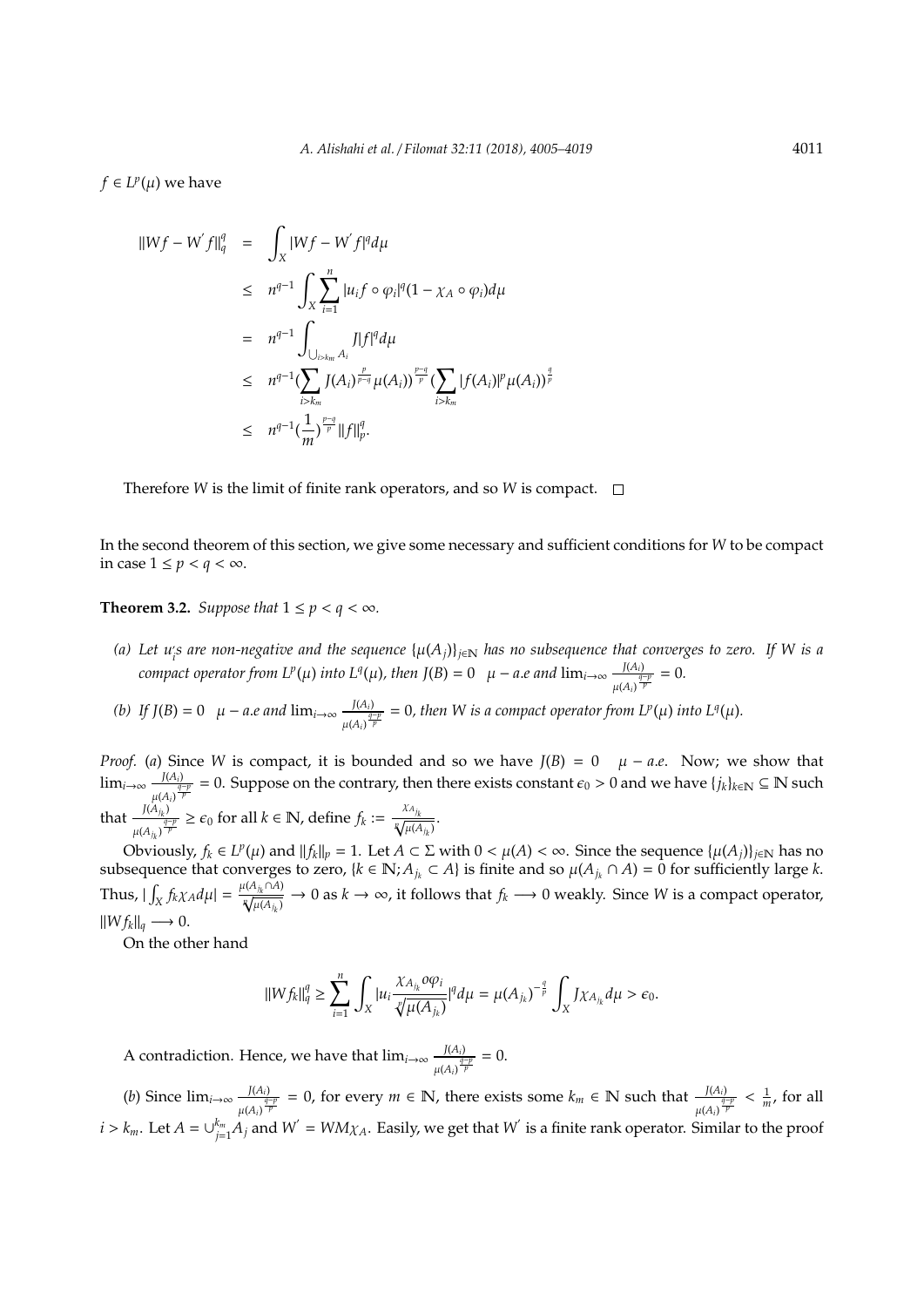of the previous theorem we have

$$
\|Wf - W'f\|_{q}^{q} = \int_{X} |Wf - W'f|^{q} d\mu
$$
  
\n
$$
\leq n^{q-1} \int_{X \setminus A} J|f|^{q} d\mu
$$
  
\n
$$
= n^{q-1} \sum_{i > k_m} J(A_i)|f(A_i)|^{q} \mu(A_i)
$$
  
\n
$$
= n^{q-1} \sum_{i > k_m} \frac{J(A_i)}{\mu(A_i)^{\frac{q-p}{p}}} |f(A_i)|^{q} \mu(A_i)
$$
  
\n
$$
\leq n^{q-1} (\frac{1}{m}) \sum_{i > k_m} (|f(A_i)|^{p} \mu(A_i))^{\frac{q}{p}}.
$$

Let *f*  $\in$  *L<sup>p</sup>*( $\mu$ ) with  $||f||_p$  < 1. For any *i*  $\in$  N,

$$
|f(A_i)|^p \mu(A_i) \le \int_X |f|^p d\mu = ||f||_p^p < 1.
$$

*q p*

Since  $\frac{q}{p} > 1$ , we have that  $(|f(A_i)|^p \mu(A_i))^{\frac{q}{p}} \leq |f(A_i)|^p \mu(A_i)$  and so

$$
\|Wf - W'f\|_{q}^{q} \leq n^{q-1}(\frac{1}{m}) \sum_{i \in \mathbb{N}} |f(A_{i})|^{p} \mu(A_{i})
$$
  

$$
= n^{q-1}(\frac{1}{m}) \int_{\bigcup_{i \in \mathbb{N}} A_{i}} |f|^{p} d\mu
$$
  

$$
< n^{q-1}(\frac{1}{m}) \int_{X} |f|^{p} d\mu
$$
  

$$
< \frac{n^{q-1}}{m}.
$$

Consequently,  $\|W - W\| \to 0$  as  $m \to \infty$ . Therefore, *W* is compact.

In the last theorem of this section, we give some necessary and sufficient conditions for *W* to be compact as an operator from  $L^{\infty}(\mu)$  into  $L^{q}(\mu)$ .

**Theorem 3.3.** *If*  $1 < q < \infty$  and  $J = \sum_{i=1}^{n} h_i E^i(|u_i|^q) o \varphi_i^{-1}$ , then the followings hold:

- *(a)* If  $u_i$  are non-negative and W is a compact operator from  $L^{\infty}(\mu)$  into  $L^q(\mu)$ , then  $J(B) = 0$   $\mu a.e$  and  $\sum_{i\in\mathbb{N}}^{\infty} J(A_i)\mu(A_i) < \infty$ .
- *(b)* If  $\overline{J(B)} = 0$   $\mu a.e$  and  $\sum_{i \in \mathbb{N}} J(A_i) \mu(A_i) < \infty$ , then W is compact a operator from  $L^{\infty}(\mu)$  into  $L^q(\mu)$ .

*Proof.* (*a*) First we prove  $J(B) = 0$ . Suppose on the contrary, then there exists some  $\delta > 0$  such that *S* = {*x* ∈ *B*; *J*(*x*) ≥ *δ*} has positive measure, we may also assume that  $\mu$ (*S*) < ∞. Since *S* is non-atomic, we can find a sequence  $\{S_n\}_{n\in\mathbb{N}}\subset\Sigma$  such that  $S_{n+1}\subset S_n\subset S$  with  $0<\mu(S_n)<\frac{\mu(S)}{n}$  $\frac{(S)}{n}$ . For each  $n \in \mathbb{N}$ , define  $f_n = \chi_{S_n}$ . Obviously,  $||f||_{\infty} = 1$ . Let  $A \subset \Sigma$  with  $0 < \mu(A) < \infty$ .

Since  $q > 1$ , we get that  $|\int_X f_n \chi_A d\mu| = \mu(S_n \cap A) < \frac{\mu(S)}{n} \to 0$  as  $n \to \infty$  and so  $f_n \to 0$  weakly. Since *W* is a compact operator,  $||Wf_n||_q \longrightarrow 0$ . On the other hand  $||Wf_n||_q^q \ge \sum_{i=1}^n \int_X u_i^q$ <sup>*q*</sup><sub>*i*</sub>χ<sub>S<sub>*n*</sub></sub> ◦  $\varphi$ <sub>*i</sub>d* $\mu > δ\mu(S_n) > 0$ , a</sub> contradiction.

Since *W* is compact, it is bounded and so

$$
\int_X J d\mu = \sum_{i=1}^n \int_X J_i d\mu = \sum_{i=1}^n \int_{\varphi_i^{-1}(X)} u_i^q d\mu \le \int_X (\sum_{i=1}^n u_i)^q < \infty.
$$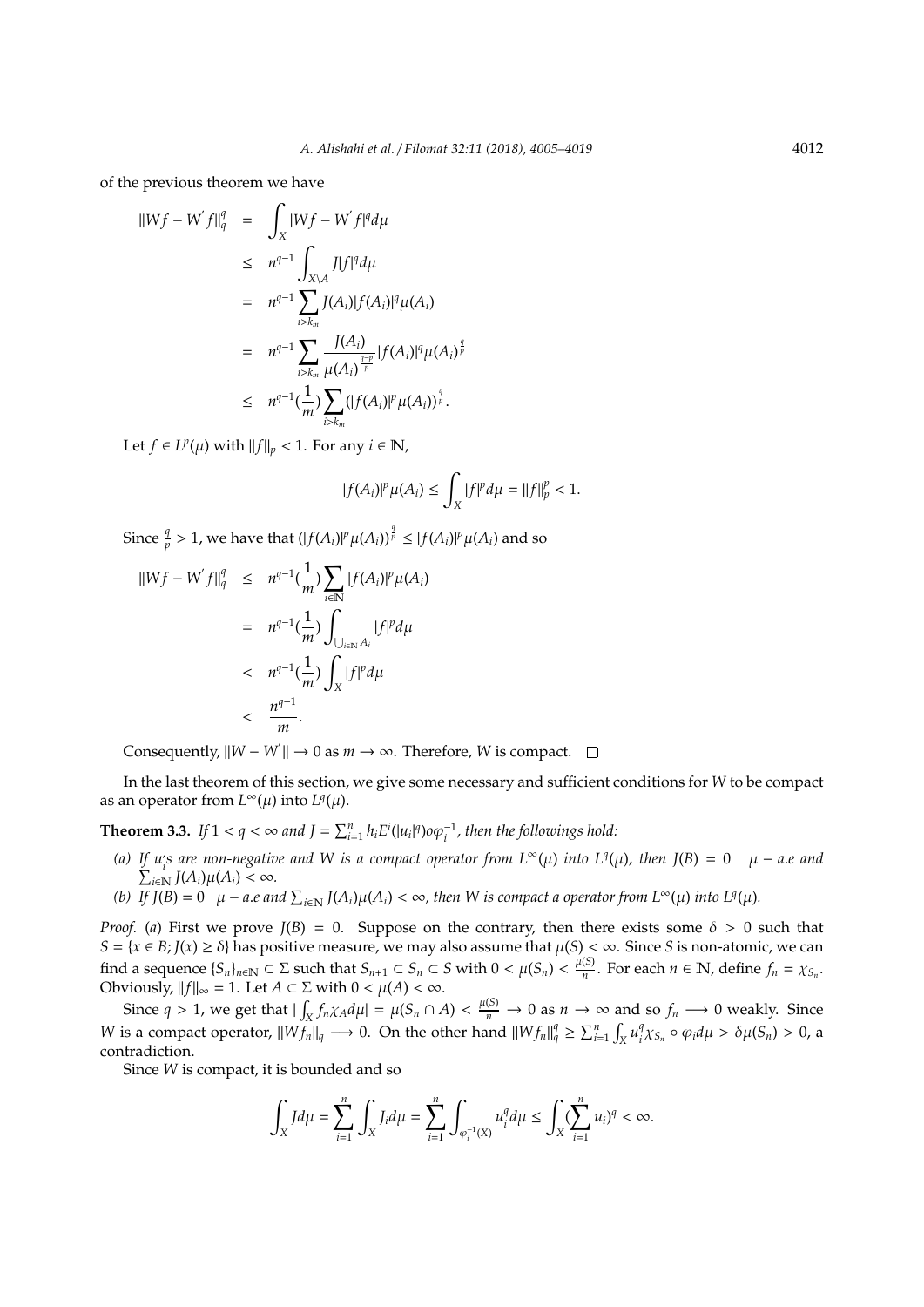Hence 
$$
\sum_{i\in\mathbb{N}} J(A_i)\mu(A_i) < \infty
$$
.

 $(b)$  Since  $\sum_{i \in \mathbb{N}} J(A_i) \mu(A_i) < \infty$ , there exists some  $k_m$  ∈  $\mathbb N$  such that

$$
\sum_{i>k_m} J(A_i)\mu(A_i) < \frac{1}{m}.
$$

Let  $A = \bigcup_{i=1}^{k_m} A_i$  and set  $W' = WM\chi_A$ . Clearly,  $W'$  is a finite rank operator. Moreover, for any  $f \in L^{\infty}(\mu)$ we have

$$
\|Wf - W'f\|_{q}^{q} = \int_{X} |Wf - W'f|^{q} d\mu
$$
  
\n
$$
\leq n^{q-1} \int_{X} \sum_{i=1}^{n} |u_{i}f o\varphi_{i}|^{q} (1 - \chi_{A}o\varphi_{i}) d\mu
$$
  
\n
$$
= n^{q-1} \sum_{i > k_{m}} J(A_{i}) \mu(A_{i}) |f(A_{i})|^{q}
$$
  
\n
$$
\leq n^{q-1} (\frac{1}{m}) \|f\|_{\infty}^{q}.
$$

This implies that  $||W - W|| \to 0$  as  $m \to \infty$  and so *W* is compact.

Finally we provide some examples to illustrate the main results of this section.

**Example 3.4.** Let  $X = \bigcup_{n \in \mathbb{N}} (n-1,n) \cup \mathbb{N}$ ,  $\mu$  be the Lebesque measure on  $\bigcup_{n \in \mathbb{N}} (n-1,n)$ ,  $\mu({n}) = n$ , for  $n \in \mathbb{N}$ *and*  $u_1 = u_2 = 1$ *. Define*  $\varphi_i : X \to X$  *as:* 

$$
\varphi_1(x) = \begin{cases} x^2 & x = 2k, k \in \mathbb{N} \\ x + 1 & x; x = 2k - 1, k \in \mathbb{N} \\ n & \text{If } n - 1 < x < n(n \in \mathbb{N}) \end{cases}
$$

*and*

$$
\varphi_2(x) = \begin{cases}\n(x-1)^2 & x = 2k, k \in \mathbb{N} \\
x & x = 2k - 1, k \in \mathbb{N} \\
n & If n - 1 < x < n(n \in \mathbb{N})\n\end{cases}
$$

*Direct computations show that*

$$
h_1 = \begin{cases} 1 + \frac{1}{\sqrt{n}} & n \text{ is even and } n = k^2 for some k \in \mathbb{N} \\ 1 & n \text{ is even and } n \neq k^2, \forall k \in \mathbb{N} \\ \frac{1}{n} & n \text{ is odd} \end{cases}
$$

*and*

$$
h_2 = \begin{cases} \frac{1}{\sqrt{n}} + \frac{2}{n} + 1 & n \text{ is odd and } n = k^2 \text{ for some } k \in \mathbb{N} \\ 1 + \frac{1}{n} & n \text{ is odd and } n \neq k^2, \forall k \in \mathbb{N} \\ \frac{1}{n} & n \text{ is even} \end{cases}
$$

*It follows that*  $J(\bigcup_{n\in\mathbb{N}} (n-1,n)) = 0$  *and for*  $p < q$ ,  $\lim_{n\to\infty} \frac{J(n)}{q}$ µ(*n*) *q*−*p p* = 0*. By [3.2] W is a compact operator from*  $L^p(X)$  *into*  $L^q(X)$ *.* 

.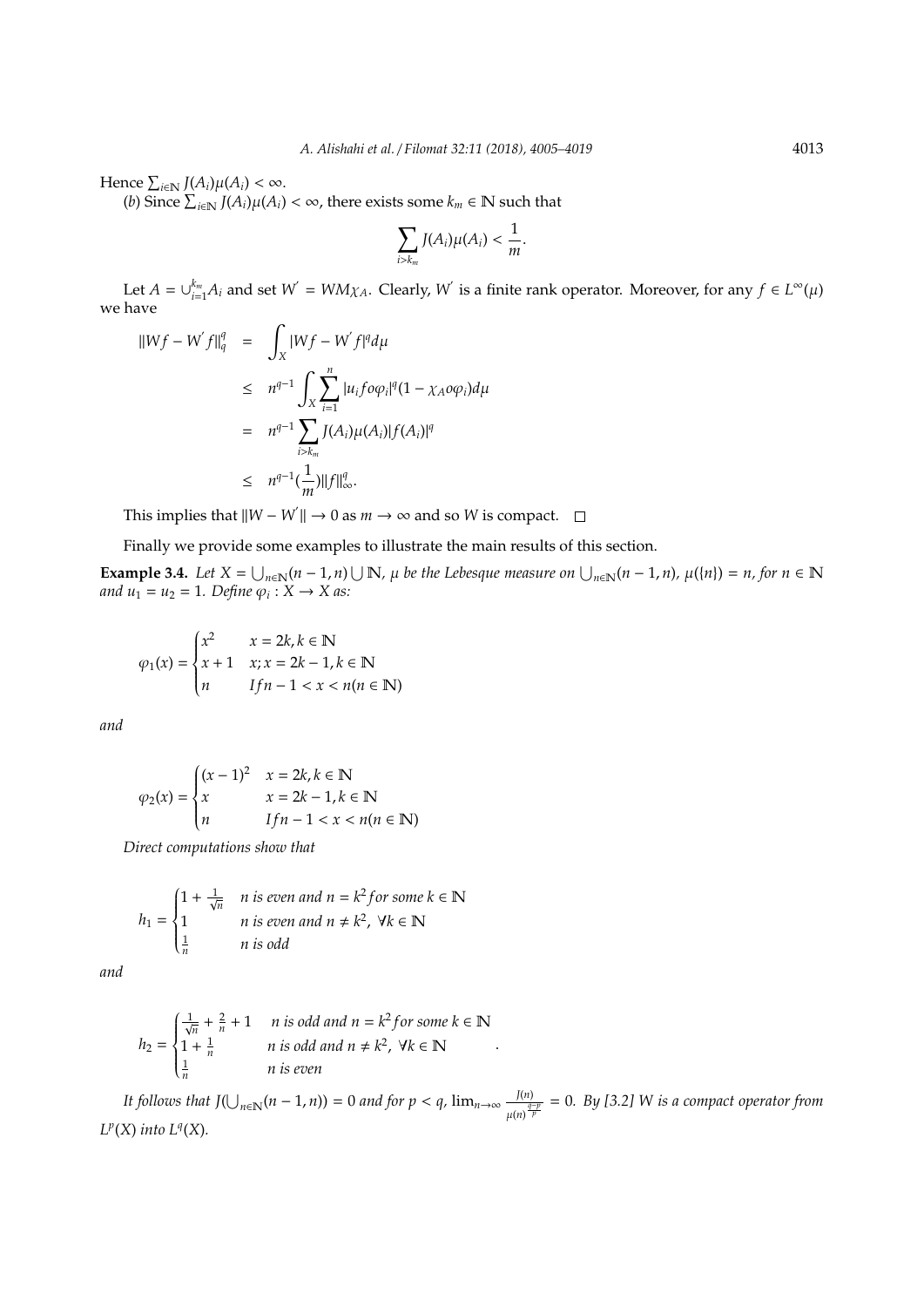**Example 3.5.** *Let*  $X = \mathbb{N}$  *and*  $(w_n)_{n \in \mathbb{N}}$  *be a sequence of positive real numbers, we define a measure*  $\mu$  *on*  $P(\mathbb{N})$  *by*  $\mu(E) = \sum_{n \in E} w_n$  for any  $E \in P(\mathbb{N})$ . Let  $u_1(n) = \alpha_n$ ,  $\varphi_1(n) = n$ ,  $u_2(n) = \beta_n$ ,  $\varphi_2(n) = n$  for any  $n \in \mathbb{N}$ . Direct *computations yield that*  $h_1(n) = 1$ *,*  $h_2(n) = 1$ *,*  $J_1(n) = \alpha_n$ *,*  $J_2(n) = \beta_n$ *. Hence we have the followings:* 

- *(a)* If  $\sum_{n \in \mathbb{N}} w_n |a_n + \beta_n| \frac{p}{p-q} < \infty$ , then W is a compact operator from  $L^p(X)$  into  $L^q(X)$  for  $q < p$ .
- *(b)* If  $\lim_{n\to\infty} \frac{\alpha_n + \beta_n}{\frac{q-p}{n}}$  $\frac{q_{\frac{p}{p}}}{p}$  = 0, then W is a compact operator from L<sup>*p*</sup>(*X*) into L<sup>*q*</sup>(*X*) for  $q > p$ .
- *(c)* If  $\sum_{n\in\mathbb{N}} w_n |\alpha_n + \beta_n| < \infty$ , then for  $1 < q < \infty$ , W is a compact operator from  $L^{\infty}(X)$  into  $L^q(X)$ .

**Example 3.6.** Let  $\mu(n) = n$ ,  $u_1(n) = \frac{1}{n^3}$ ,  $\varphi_1(n) = n$ ,  $u_2(n) = \frac{1}{n^4}$ ,  $\varphi_2(n) = n$ , a direct computation yields  $h_1(n) = 1$  $h_2(n)$ ,  $J_1(n) = \frac{1}{n^{3p}}$ ,  $J_2(n) = \frac{1}{n^{4p}}$ 

- *(a)* For  $1 < q < p < \infty$ , W is compact, since  $\sum_{n \in \mathbb{N}} J(n)^{\frac{p}{p-q}} \mu(n) < \infty$ .
- *(b)* For  $1 < p < q < \infty$ , W is compact, since  $\lim_{n \to \infty} \frac{J(n)}{q-p}$  $\frac{f(n)}{n^{\frac{q-p}{p}}} = 0.$
- *(c)* For  $1 < q < \infty$ ,  $J(n) = \frac{1}{n^{3q}} + \frac{1}{n^{4q}}$  and W is compact, since  $\sum_{n \in \mathbb{N}} J(n) \mu(n) < \infty$ .

### **4. Essential Norm**

*w*

In the current section we are going to estimate the essential norm of *W* as an operator between different *L*<sup>*p*</sup>-spaces. First, we consider *W* as a bounded operator from  $L^{\infty}(\mu)$  into  $L^{q}(\mu)$  in case  $1 < q < p < \infty$ .

**Theorem 4.1.** Let  $1 < q < p < \infty$ ,  $\mu(X) < \infty$  and  $W = \sum_{i=1}^{n} u_i C_{\varphi_i}$  be a bounded operator from  $L^{\infty}(\mu)$  into  $L^{q}(\mu)$ . *Put*

 $\alpha = \inf\{r > 0: \; \; N_r(\sqrt[q]{J}) \text{ consists of finitely many atoms}\},$ 

where  $J = \sum_{i=1}^{n} h_i E^{i}(|u_i|^q) o \varphi_i^{-1}$  and  $N_r(\sqrt[q]{J}) = \{x \in X : \sqrt[q]{J}(x) \ge r\}$ . Then

$$
||W||_e \le \sqrt[q]{n^{q-1}\mu(X)}\alpha.
$$

*Proof.* (*a*) Let  $\epsilon > 0$ . Put  $K = N_{\alpha + \epsilon}(\sqrt[q]{J})$ ,  $u'_i$  $\sum_{i=0}^{n} u_i \chi_{\varphi_i^{-1}(K)}$  and  $W' = \sum_{i=0}^{n} u'_i$  $\int_{i}^{t} C_{\varphi_i}$ . Since by definition of  $\alpha$ , *K* consists of finitely many atoms,  $W' = \sum_{i=0}^{n} u_i C_{\varphi_i} M_{\chi_K}$  is a finite rank operator on  $L^q(\mu)$ . Hence for every  $f \in L^{\infty}(\mu)$  we get that

$$
\|Wf - W'f\|_{q}^{q} = \int_{X} |Wf - W'f|^{q} d\mu
$$
  
\n
$$
\leq n^{q-1} \sum_{i=1}^{n} \int_{X} |u_{i}|^{q} \chi_{X \setminus K} o \varphi_{i} |f|^{q} \circ \varphi_{i} d\mu
$$
  
\n
$$
= n^{q-1} \sum_{i=1}^{n} \int_{X \setminus K} J_{i} |f|^{q} d\mu
$$
  
\n
$$
\leq n^{q-1} (\alpha + \epsilon)^{q} \mu(X) ||f||_{\infty}^{q}.
$$

Thus, we have

$$
\|Wf - W'f\|_q \le n^{\frac{q-1}{q}}(\alpha + \epsilon) \mu(X)^{\frac{1}{q}} \|f\|_{\infty},
$$

and

$$
||W - W^{'}|| \leq n^{\frac{q-1}{q}}(\alpha + \epsilon) \mu(X)^{\frac{1}{q}}.
$$

The compactness of *W*<sup>'</sup> implies that  $||W||_e \le ||W - W'|| \le \sqrt[q]{n^{q-1}\mu(X)}(\alpha + \epsilon)$ . Consequently,  $||W||_e \le$ *q* p *n <sup>q</sup>*−<sup>1</sup>µ(*X*)α.

Here, we provide a lower bound for the essential norm of *W* as a bounded operator from  $L^p(\mu)$  into  $L^{\infty}(\mu)$ .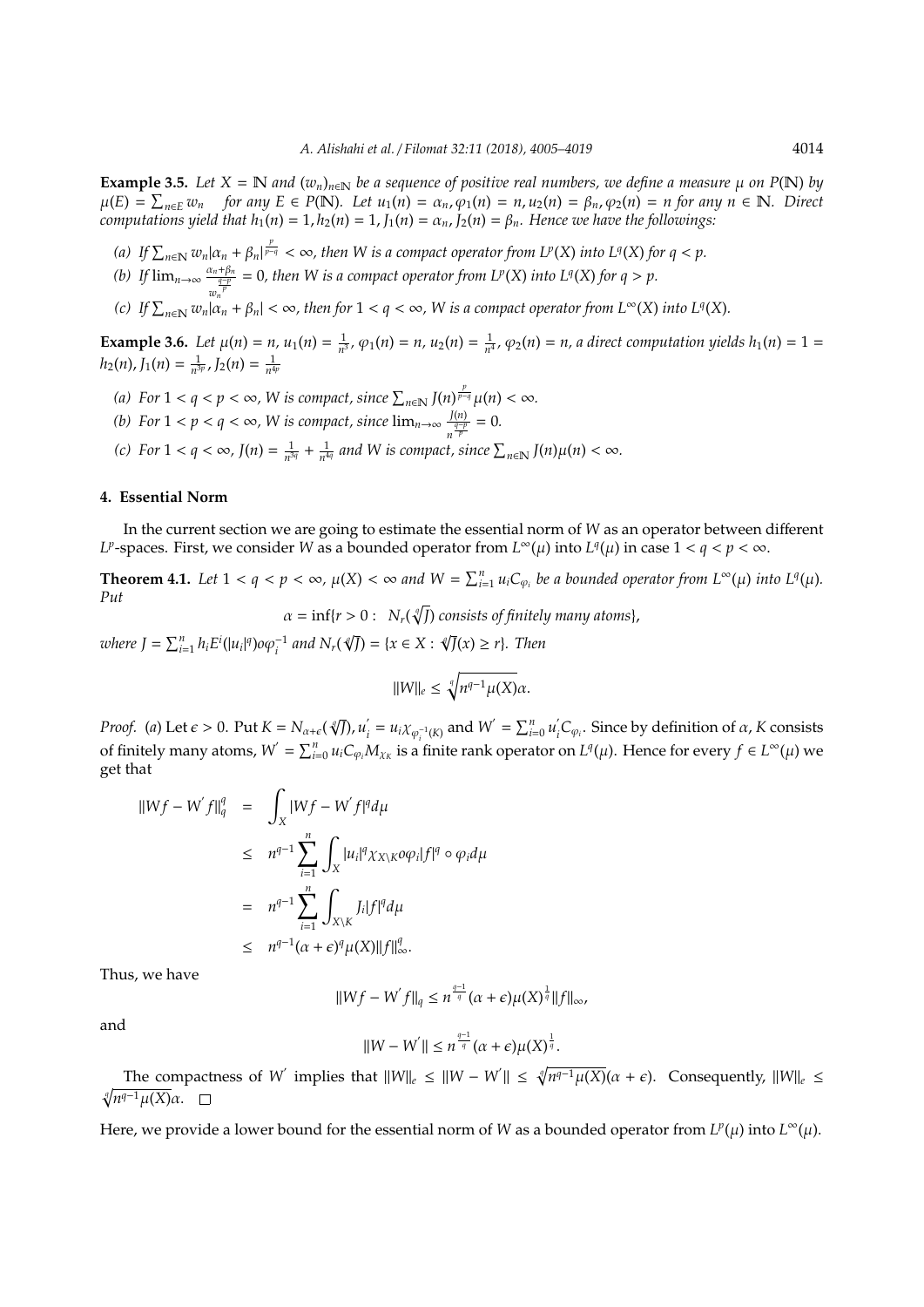**Theorem 4.2.** Let  $1 < p < \infty$ ,  $\mu(X) < \infty$  and  $W = \sum_{i=1}^{n} u_i C_{\varphi_i}$  be a bounded operator from  $L^p(\mu)$  into  $L^{\infty}(\mu)$ . Put

$$
\alpha = \inf\{r > 0: N_r(\sqrt[p]{r}) \text{ consists of finitely many atoms}\},\
$$

where  $J = \sum_{i=1}^{n} h_i E^i(|u_i|^p) o \varphi_i^{-1}$ . Then If  $u_i$ 's are non-negative and the sequence  $\{\mu(A_i)\}_{i \in \mathbb{N}}$  has no subsequence that *converges to zero, then*  $||W||_e \geq \frac{a}{\sqrt{2a}}$  $\frac{\alpha}{\mu(X)^{\frac{1}{p}}}.$ 

*Proof.* For every  $0 < \epsilon < \alpha$ , the set  $N_{\alpha-\epsilon}(\sqrt[n]{J})$  either contains a non-atomic subset or has infinitely many atoms. Since  $\|\dot{W}\|_{e} = \inf_{S \in \mathcal{K}} \|W - S\|$ . Then we can find a compact operator *T* such that  $\|W - T\| \le \|\dot{W}\|_{e} + \epsilon$ .

If  $N_{\alpha-\epsilon}(\sqrt[\ell]{J})$  contains a non-atomic subset *B*, then we can find a sequence  $\{B_j\}_{j\in\mathbb{N}}\subseteq\Sigma$  such that  $B_{j+1}\subseteq S$ *B*<sup>*j*</sup> ⊆ *B* with 0 <  $\mu(B_j)$  <  $\frac{\mu(B)}{j}$ *g*<sup>*j*</sup>. For each *j* ∈ **N**, define *f<sub>j</sub>* :=  $\frac{X_{B_j}}{I(P)}$  $\frac{AB_j}{\mu(B_j)^{\frac{1}{p}}}$ , obviously  $||f_j||_p = 1$ . Let  $A \subset \Sigma$  with 0 < µ(*A*) < ∞. Since *p* > 1 we have

$$
|\int_X f_j \chi_A d\mu| = \frac{\mu(A \cap B_j)}{\mu(B_j)^{\frac{1}{p}}} < \mu(B_j)^{1-\frac{1}{p}} < (\frac{\mu(B)}{j})^{1-\frac{1}{p}} \to 0 \text{ as } j \to \infty.
$$

So  $f_i \rightarrow 0$  weakly and Since *T* is compact,  $||T f_i|| \rightarrow 0$ .

 $\mathcal{S}$ ο *J*<sub>j</sub> → 0 weakly and 5ince *I* is compact, ||*I J<sub>j</sub>*|| → 0.<br>Now; we assume that *N*α−*€* (∛*J*) contains infinitely many atoms. Let {*A<sub>j</sub>*}<sub>j∈N</sub> be disjoint atoms in *Nα−ε* (∢/J). Put  $g_j := \frac{\chi_{A_j}}{\chi_{A_j}}$  $\frac{A}{\mu(A_j)}$  and let *A* ⊂ Σ with 0 <  $\mu(A)$  < ∞. Since the sequence { $\mu(A_j)$ }<sub>*j*∈N</sub> has no subsequence that converges to zero,  $\{j \in \mathbb{N} : A_j \subseteq A\}$  is finite and so  $\mu(A_j \cap A) = 0$  for sufficiently large *j* and

$$
|\int_X g_j \chi_A| = \frac{\mu(A \cap A_j)}{\mu(A_j)^{\frac{1}{p}}} \to 0 \text{ as } j \to \infty.
$$

It follows that  $g_j \to 0$  weakly. Since *T* is compact, we have  $||Tg_j|| \to 0$ . Therefore.

$$
\|Wf_j\|_{\infty}^p \mu(X) \ge \int_X |\sum_{i=1}^n u_i f_j \circ \varphi_i|^p d\mu
$$
  
\n
$$
\ge \sum_{i=1}^n \int_X u_i^p \frac{\chi_{B_j} \circ \varphi_i}{\mu(B_j)} d\mu
$$
  
\n
$$
= \frac{1}{\mu(B_j)} \sum_{i=1}^n \int_X h_i E(u_i^p) \circ \varphi_i^{-1} \chi_{B_j} d\mu
$$
  
\n
$$
= \frac{1}{\mu(B_j)} \int_{B_j} J \chi_{B_j} d\mu
$$
  
\n
$$
\ge (\alpha - \epsilon)^p.
$$

Thus we get that  $||W f_j||_{\infty} \ge \frac{\alpha - \epsilon}{\alpha}$  $\frac{\alpha-\epsilon}{\mu(X)^{\frac{1}{p}}}$ . Similarly, we have  $||Wg_j||_{\infty} \ge \frac{\alpha-\epsilon}{\mu(X)}$  $\frac{\alpha-\epsilon}{\mu(X)^{\frac{1}{p}}}$ . It follows that

$$
||W||_{\epsilon} > ||W - T|| - \epsilon
$$
  
\n
$$
\geq \begin{cases} ||Wf_j - Tf_j||_{\infty} - \epsilon \geq ||Wf_j||_{\infty} - ||Tf_j||_{\infty} - \epsilon \\ ||Wg_j - Tg_j||_{\infty} - \epsilon \geq ||Wg_j||_{\infty} - ||Tg_j||_{\infty} - \epsilon \\ \geq \frac{\alpha - \epsilon}{\mu(X)^{\frac{1}{p}}} - \epsilon. \end{cases}
$$

Since  $\epsilon > 0$  was arbitrary, then we obtain  $||W||_{\epsilon} \geq \frac{a}{\sqrt{2\pi}}$  $\frac{\alpha}{\mu(X)^{\frac{1}{p}}}.$ 

In the next theorem, we find an upper bound for the essential norm of *W* as a bounded operator from  $L^p(\mu)$ into  $L^q(\mu)$  for  $1 < q < p < \infty$ .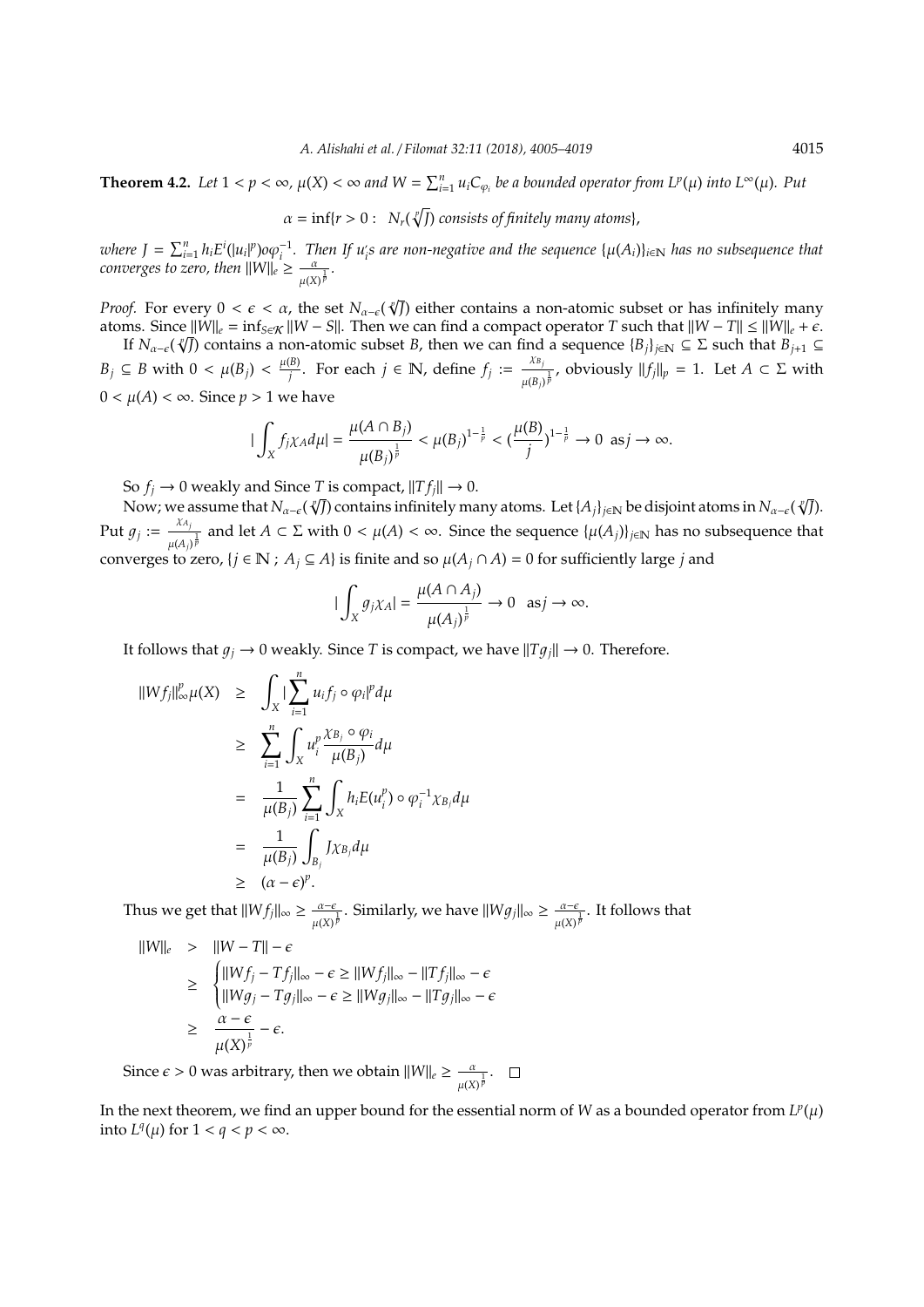**Theorem 4.3.** Let  $1 < q < p < \infty$ ,  $\mu(X) < \infty$  and  $W = \sum_{i=1}^n u_i C_{\varphi_i}$  be a bounded operator from  $L^p(\mu)$  into  $L^q(\mu)$ . Put

 $\alpha = \inf\{r > 0 \; : \; N_r(\sqrt[q]{J}) \text{ consists of finitely many atoms}\},$ 

where  $J = \sum_{i=1}^{n} h_i E^{i}(|u_i|^q) o \varphi_i^{-1}$ . Then  $||W||_e \leq n^{\frac{1}{p}} \mu(X)^{\frac{1}{q} - \frac{1}{p}} \alpha$ .

*Proof.* Take  $\epsilon > 0$ , put  $K = N_{\alpha+\epsilon}(\sqrt[q]{J})$ ,  $u'_i$  $\sum_{i=0}^{n} u_i \chi_{\varphi_i^{-1}(K)}$  and  $W' = \sum_{i=0}^{n} u'_i$ of finitely many atoms,  $W' = \sum_{i=0}^{n} u_i C_{\varphi_i} M_{\chi_K}$  is a finite rank operator on  $L^q(\mu)$ . Hence, for every  $f \in L^p(\mu)$  we  $\int_{i}^{t} C_{\varphi_i}$ . Since by definition of *α*, *K* consists get that

$$
\|Wf - W'f\|_{q}^{q} \leq n^{q-1} \sum_{i=1}^{n} \int_{X} |u_{i}|^{q} \chi_{X \setminus K} o\varphi_{i}|f|^{q} \circ \varphi_{i} d\mu
$$
  

$$
= n^{q-1} \sum_{i=1}^{n} \int_{X \setminus K} J_{i}|f|^{q} d\mu
$$
  

$$
\leq n^{q-1} (\alpha + \epsilon)^{q} (\mu(X)^{\frac{1}{q} - \frac{1}{p}} ||f||_{p})^{q}.
$$

Thus

$$
||Wf - W^{'}f||_{q} \leq n^{\frac{1}{p}}(\alpha + \epsilon)\mu(X)^{\frac{1}{q} - \frac{1}{p}}||f||_{p}
$$

and so

$$
||W - W^{'}||_{q} \leq n^{\frac{1}{p}}(\alpha + \epsilon)\mu(X)^{\frac{1}{q} - \frac{1}{p}}.
$$

 $\text{Comparness of } W' \text{ implies that } ||W||_e \leq ||W - W'||_q \leq n^{\frac{1}{p}}(\alpha + \epsilon) \mu(X)^{\frac{1}{q} - \frac{1}{p}}.$  Consequently,  $||W||_e \leq$  $n^{\frac{1}{p}}\mu(X)^{\frac{1}{q}-\frac{1}{p}}\alpha.$ 

Now we provide some upper and lower bounds for the essential norm of W as an operator from  $L^p(\mu)$  into *L*<sup>q</sup>( $\mu$ ) in case 1 < *p* < *q* <  $\infty$ .

**Theorem 4.4.** Let  $1 < p < q < \infty$ ,  $\mu(X) < \infty$  and  $W = \sum_{i=1}^{n} u_i C_{\varphi_i}$  be a bounded operator from  $L^p(\mu)$  into  $L^q(\mu)$ . Put

 $\alpha = \inf\{r > 0 \; : \; N_r(\sqrt[q]{J}) \text{ consists of finitely many atoms}\},$ 

*where*  $J = \sum_{i=1}^{n} h_i E^i(|u_i|^q) o \varphi_i^{-1}$ . Then the followings hold.

- (*a*) If  $M = \sup_{i \in \mathbb{N}} \frac{1}{n}$  $\frac{1}{\mu(A_i)^{\frac{q-p}{p}}} < \infty$ , then  $\|W\|_e \leq n^{\frac{1}{p}}M^{\frac{1}{q}}\alpha$
- *(b)* If  $u_j$  are non-negative and the sequence  $\{\mu(A_i)\}_{i\in\mathbb{N}}$  has no subsequence that converges to zero, then  $\|W\|_e \ge$ <u>ά</u>  $\frac{\alpha}{\mu(X)^{\frac{1}{p}-\frac{1}{q}}}.$

*Proof.* (*a*) Take  $\epsilon > 0$ , put  $K = N_{\alpha+\epsilon}(\sqrt[q]{J})$ ,  $u'_i$  $\sum_{i=0}^{n} u_i \chi_{\varphi_i^{-1}(K)}$  and  $W' = \sum_{i=0}^{n} u'_i$ consists of finitely many atoms,  $W' = \sum_{i=0}^{n} u_i C_{\varphi_i} M_{\chi_K}$  is a finite rank operator on  $L^q(\mu)$ . Hence, for every  $\int_{i}^{T} C_{\varphi_i}$ . Since by definition of *α*, *K*  $f ∈ L<sup>p</sup>(μ)$  we have

$$
\|Wf - W'f\|_{q}^{q} \leq n^{q-1} \sum_{i=1}^{n} \int_{X} |u_{i}|^{q} \chi_{X \setminus K} \circ \varphi_{i}|f|^{q} \circ \varphi_{i} d\mu
$$
  

$$
= n^{q-1} \sum_{i=1}^{n} \int_{X \setminus K} J_{i}|f|^{q} d\mu
$$
  

$$
\leq n^{q-1} (\alpha + \epsilon)^{q} \int_{X} |f|^{q} d\mu
$$
  

$$
\leq n^{q-1} (\alpha + \epsilon)^{q} M \sum_{i \in \mathbb{N}} (|f(A_{i})|^{p} \mu(A_{i}))^{\frac{q}{p}}.
$$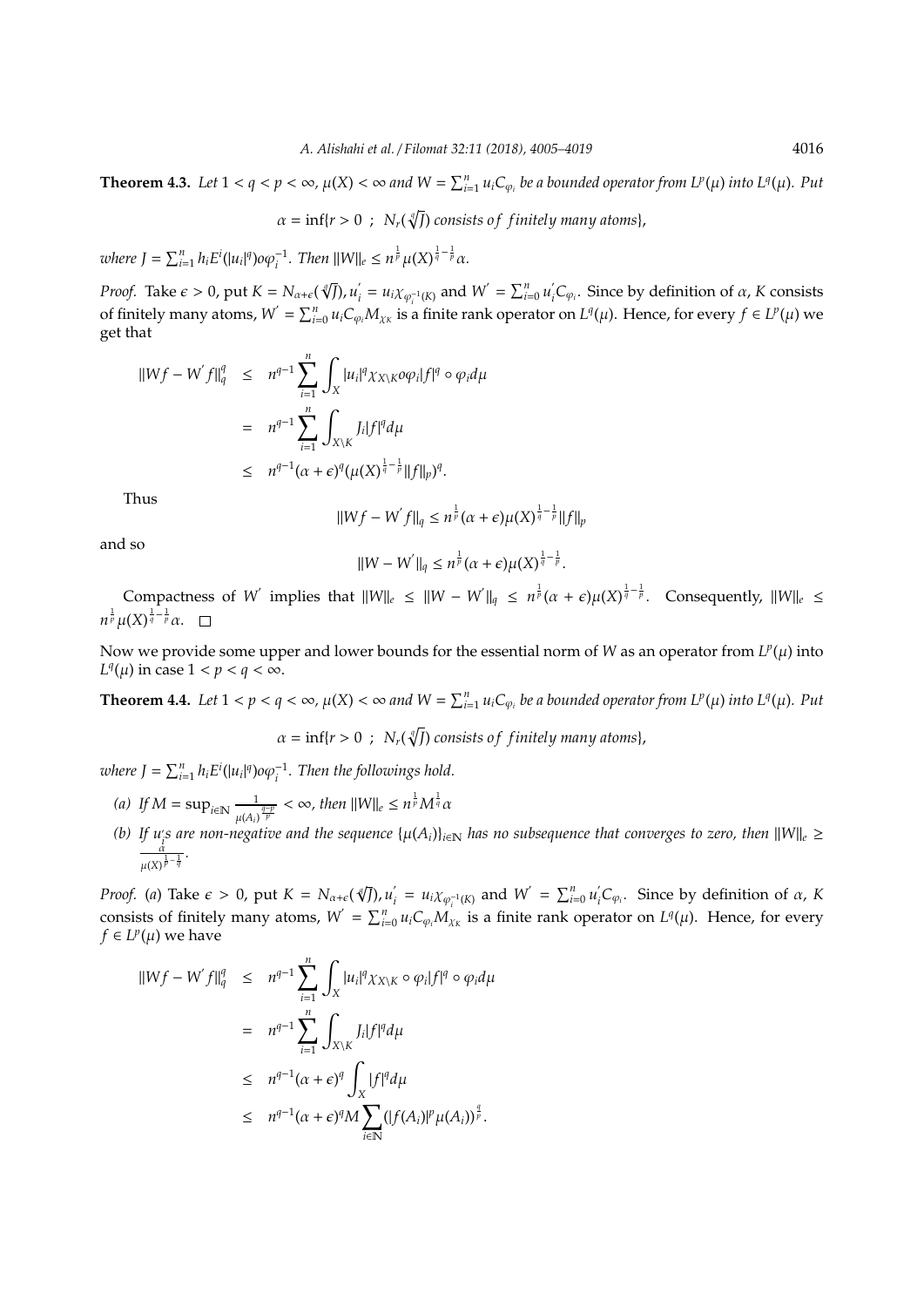If  $||f||_p = 1$ , then  $|f(A_i)|^p \mu(A_i) = \int_{A_i} |f|^p d\mu \le \int_X |f|^p d\mu = ||f||_p^p = 1$ . Since  $\frac{q}{p} > 1$ , we have  $(|f(A_i)|^p \mu(A_i))^{\frac{q}{p}} \le$  $|f(A_i)|^p \mu(A_i)$ . And so

$$
\sum_{i\in\mathbb{N}}(|f(A_i)|^p\mu(A_i))^{\frac{q}{p}} \leq \sum_{i\in\mathbb{N}}|f(A_i)|^p\mu(A_i)
$$
  
< 
$$
< \int_X|f|^p d\mu
$$
  

$$
= 1.
$$

Hence, we get that  $\|W - W'\|^q \le n^{q-1}M(\alpha + \epsilon)^q$ . The compactness of  $W^{'}$  implies that  $\|W\|_{\epsilon} \le \|W - W^{'}\| \le$  $n^{\frac{1}{p}} M^{\frac{1}{q}}(\alpha + \epsilon)$ . Consequently,  $||W||_e \leq n^{\frac{1}{p}} M^{\frac{1}{q}} \alpha$ .<br>(b) For event  $0 \leq \epsilon \leq \alpha$  the set  $N_e$ . (*s*/*h*) eith

(*b*) For every  $0 < \epsilon < \alpha$  the set  $N_{\alpha-\epsilon}(\sqrt[q]{J})$  either contains a non-atomic subset or has infinitely many atoms. Since  $\|W\|_{e} = \inf_{S \in \mathcal{K}} \|W - S\|$ , take compact operator *T* such that  $\|W - T\| \le \|W\|_{e} + \epsilon$ .

If  $N_{\alpha-\epsilon}(\sqrt[g]{J})$  contains a no-atomic subset *B*, then we can find a sequence  $\{B_j\}_{j\in\mathbb{N}}\subseteq \Sigma$  such that  $B_{j+1}\subseteq B_j\subseteq B$ with  $0 < \mu(B_j) < \frac{\mu(B)}{j}$ *z*<sup>*B*</sup></sup>). For each *j* ∈ **N**, define  $f_j = \frac{X_{B_j}}{I_{j} (B_j)}$  $\frac{AB_j}{\mu(B_j)^{\frac{1}{p}}}$ . Obviously,  $||f_j||_p = 1$ . Let  $A \subset \Sigma$  with  $0 < \mu(A) < \infty$ . Since  $p > 1$ , we have  $|\int_X f_j \chi_A| = \frac{\mu(A \cap B_j)}{\mu(B_j)^{\frac{1}{p}}}$  $\frac{\mu(A \cap B_j)}{\mu(B_j)^{\frac{1}{p}}} < \mu(B_j)^{1-\frac{1}{p}} < (\frac{\mu(B_j)}{j})$  $\left(\frac{B}{j}\right)^{1-\frac{1}{p}}$  → 0 as *j* → ∞. So *f<sub>j</sub>* → 0 weakly. Since *T* is compact, we have  $||T f_i|| \rightarrow 0$ .

npact, we nave <sub>||17;||</sub> → 0.<br>Now, assume that *N<sub>α−€</sub> (∜]*) contains infinitely many atoms. Let {*A<sub>j</sub>*}<sub>j∈N</sub> be disjoint atoms in *N<sub>α−ε</sub> (∜]*). Put  $g_j = \frac{\chi_{A_j}}{\chi_{A_j}}$  $\frac{XA_j}{\mu(A_j)^{\frac{1}{p}}}$  and let *A* ⊂ Σ with 0 <  $\mu(A)$  < ∞. Since sequence { $\mu(A_j)$ }<sub>j∈N</sub> has no subsequence that converges to zero, then  $\{j \in \mathbb{N} : A_j \subseteq A\}$  is finite and so  $\mu(A_j \cap A) = 0$  for sufficiently large *j* and  $|\int_X g_j \chi_A| = \frac{\mu(A \cap A_j)}{\mu(A \cap \overline{B})}$  $\frac{\mu(A \cap A_j)}{\mu(A_j)^{\frac{1}{p}}} \to 0$ as *j*  $\rightarrow \infty$ . It follows that  $g_i \rightarrow 0$  weakly. Since *T* is compact, we get that  $||Tg_i|| \rightarrow 0$ . Thus,

$$
\begin{array}{rcl} \|\boldsymbol{W}f_j\|_q^q & = & \displaystyle\int_{\boldsymbol{X}}|\sum_{i=1}^nu_i\frac{\chi_{B_j}\circ\varphi_i}{\mu(B_j)^{\frac{1}{p}}}|^q d\mu \\ \\ & \geq & \displaystyle\sum_{i=1}^n\int_{\boldsymbol{X}}u_i^q\frac{\chi_{B_j}\circ\varphi_i}{\mu(B_j)^{\frac{q}{p}}}d\mu \\ \\ & \geq & \displaystyle\int_{B_j}\frac{J}{\mu(B_j)^{\frac{q}{p}}}d\mu \\ \\ & \geq & \displaystyle\frac{(\alpha-\epsilon)^q}{\mu(\boldsymbol{X})^{\frac{q-p}{p}}}. \end{array}
$$

Similarly,  $||Wg_j||_q \geq \frac{a-\epsilon}{\sqrt{n}}$  $\frac{\alpha-\epsilon}{\mu(X)^{\frac{1}{p}-\frac{1}{q}}}$ . It follows that

$$
||W||_{e} > ||W - T|| - \epsilon
$$
  
\n
$$
\geq \begin{cases} ||Wf_{j} - Tf_{j}||_{q} - \epsilon \geq ||Wf_{j}||_{q} - ||Tf_{j}||_{q} - \epsilon \\ ||Wg_{j} - Tg_{j}||_{q} - \epsilon \geq ||Wg_{j}||_{q} - ||Tg_{j}||_{q} - \epsilon \\ \geq \frac{\alpha - \epsilon}{\mu(X)^{\frac{1}{p} - \frac{1}{q}}} - \epsilon. \end{cases}
$$

Since  $\epsilon > 0$  was arbitrary, we obtain  $||W||_{e} \ge \frac{a}{\sqrt{2\pi}}$  $\frac{\alpha}{\mu(X)^{\frac{1}{p}-\frac{1}{q}}}.$ 

In the last theorem we give some upper and lower bounds for the essential norm of *W* as a bounded operator on *L* <sup>∞</sup>(µ).

(1)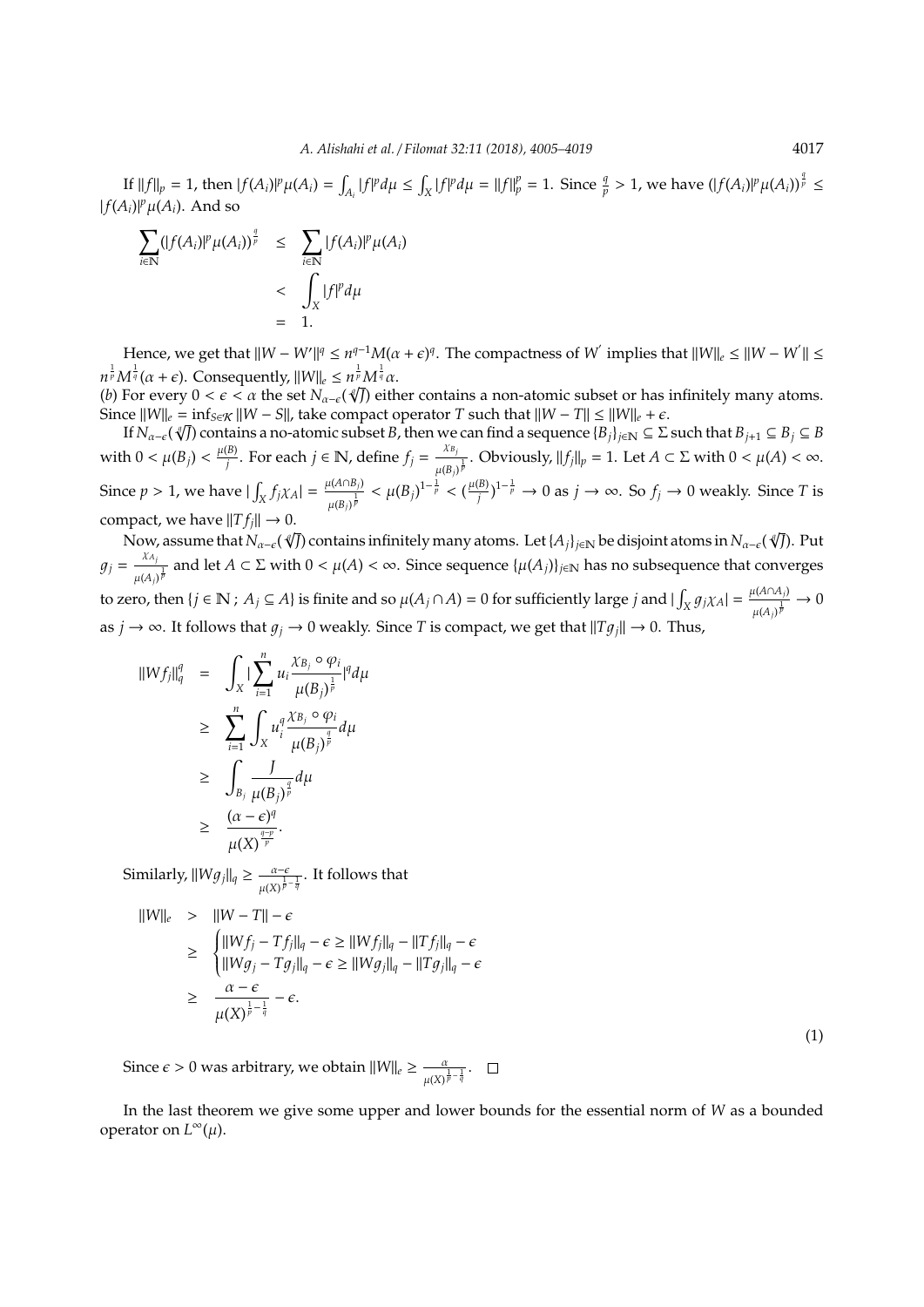**Theorem 4.5.** Let  $1 < p < \infty$ ,  $\mu(X) < \infty$  and  $W = \sum_{i=1}^{n} u_i C_{\varphi_i}$  be a bounded operator from  $L^{\infty}(\mu)$  into  $L^{\infty}(\mu)$ . Put  $u = \sum_{i=1}^n u_i$  and

 $\alpha = \inf\{r > 0$ ;  $N_r(u)$  consists of finitely many atoms}.

*Then the followings hold.*

- *(a)*  $||W||_e \leq \alpha$ *.*
- (b) If  $u_i$ s are non-negative and the sequence  $\{\mu(A_i)\}_{i\in\mathbb{N}}$  has no subsequence that converges to zero, then  $\|W\|_e\geq\alpha$

*Proof.* (*a*) Take  $\epsilon > 0$ , put  $K = N_{\alpha+\epsilon}(u)$ ,  $u'_i$  $\sum_{i=1}^{n} u_i \chi_{\varphi_i^{-1}(K)}$  and  $W' = \sum_{i=0}^{n} u'_i$ of finitely many atoms,  $W' = \sum_{i=0}^{n} u_i C_{\varphi_i} M_{\chi_K}$  is a finite rank operator on  $L^{\infty}(\mu)$ . Hence, for every  $f \in L^{\infty}(\mu)$ ,  $\int_{i}^{T} C_{\varphi_i}$ . Since by definition of  $\alpha$ , *K* consists we have

$$
|Wf - W'f| = |\sum_{i=1}^{n} u_i f \circ \varphi_i \chi_{X \setminus K}|
$$
  

$$
\leq \sum_{i=1}^{n} |u_i||f \circ \varphi_i||\chi_{X \setminus K}|
$$
  

$$
\leq (\alpha + \epsilon) ||f||_{\infty}.
$$

Thus, we have  $||Wf - W'f||_{\infty} \leq (\alpha + \epsilon) ||f||_{\infty}$  and  $||W - W'|| \leq \alpha + \epsilon$ . Compactness of *W* implies that  $||W||_e \le ||W - W'|| \le \alpha + \epsilon$ . Consequently  $||W||_e \le \alpha$ .

(*b*) For every  $0 < \epsilon < \alpha$ , the set  $N_{\alpha-\epsilon}(u)$  either contains a non-atomic subset or has infinitely many atoms. Since  $||W||_e = inf_{S \in K}$   $||W - S||$ , one can find a compact operator *T* such that  $||W - T|| ≤ ||W||_e + ε$ .

If  $N_{\alpha-\epsilon}(u)$  contains a non-atomic subset *B*, then, we can find a sequence  $\{B_j\}_{j\in\mathbb{N}}\subseteq\Sigma$  such that  $B_{j+1}\subseteq B_j\subseteq B$ with  $0 < \mu(B_j) < \frac{1}{j}$ . For each  $j \in \mathbb{N}$ , define  $f_j = \chi_{B_j}$ . Obviously,  $||f_j||_{\infty} = 1$ . Let  $A \subset \Sigma$  with  $0 < \mu(A) < \infty$ . We have

$$
|\int_X f_j \chi_A| = \mu(A \cap B_j) < \mu(B_j) < \frac{1}{j} \to 0 \text{ as } j \to \infty.
$$

So  $f_i \to 0$  weakly. Since *T* is compact, we have  $||Tf_i|| \to 0$ . Now; assume that  $N_{\alpha-\epsilon}(u)$  contains infinitely many atoms. Let  $\{A_j\}_{j\in\mathbb{N}}$  be disjoint atoms in  $N_{\alpha-\epsilon}(u)$ . Put  $g_j = \chi_{A_j}$ . Let  $A \subset \Sigma$  with  $0 < \mu(A) < \infty$ . Since the sequence  $\{\mu(A_j)\}_{j\in\mathbb{N}}$  has no subsequence that converges to zero,  $\{j\in\mathbb{N} : A_j\subseteq A\}$  is finite and so  $\mu(A_j\cap A) = 0$ for sufficiently large *j* and  $|\int_X g_j \chi_A| = \mu(A \cap A_j) \to 0$  as  $j \to \infty$ . It follows that  $g_j \to 0$  weakly. Since *T* is compact, we have that  $||Tq_i|| \rightarrow 0$  and

$$
||Wf_j||_{\infty} = |\sum_{i=1}^{n} u_i \chi_{B_j} \circ \varphi_i|
$$
  
= 
$$
\sum_{i=1}^{n} u_i \chi_{B_j} \circ \varphi_i
$$
  

$$
\geq \alpha - \epsilon.
$$

Thus, we have  $||W f_j||_{\infty} \ge \alpha - \epsilon$ . Similarly,  $||W g_j||_{\infty} \ge \alpha - \epsilon$ . It follows that

$$
\begin{array}{rcl} ||W||_{e} > & ||W - T|| - \epsilon \\ & \geq & \begin{cases} ||Wf_{j} - Tf_{j}||_{\infty} - \epsilon \geq ||Wf_{j}||_{\infty} - ||Tf_{j}||_{\infty} - \epsilon \\ & ||Wg_{j} - Tg_{j}||_{\infty} - \epsilon \geq ||Wg_{j}||_{\infty} - ||Tg_{j}||_{\infty} - \epsilon \\ & \geq & \alpha - 2\epsilon. \end{cases} \end{array}
$$

Since  $\epsilon > 0$  was arbitrary, we obtain  $||W||_{\epsilon} \ge \alpha$ .  $\Box$